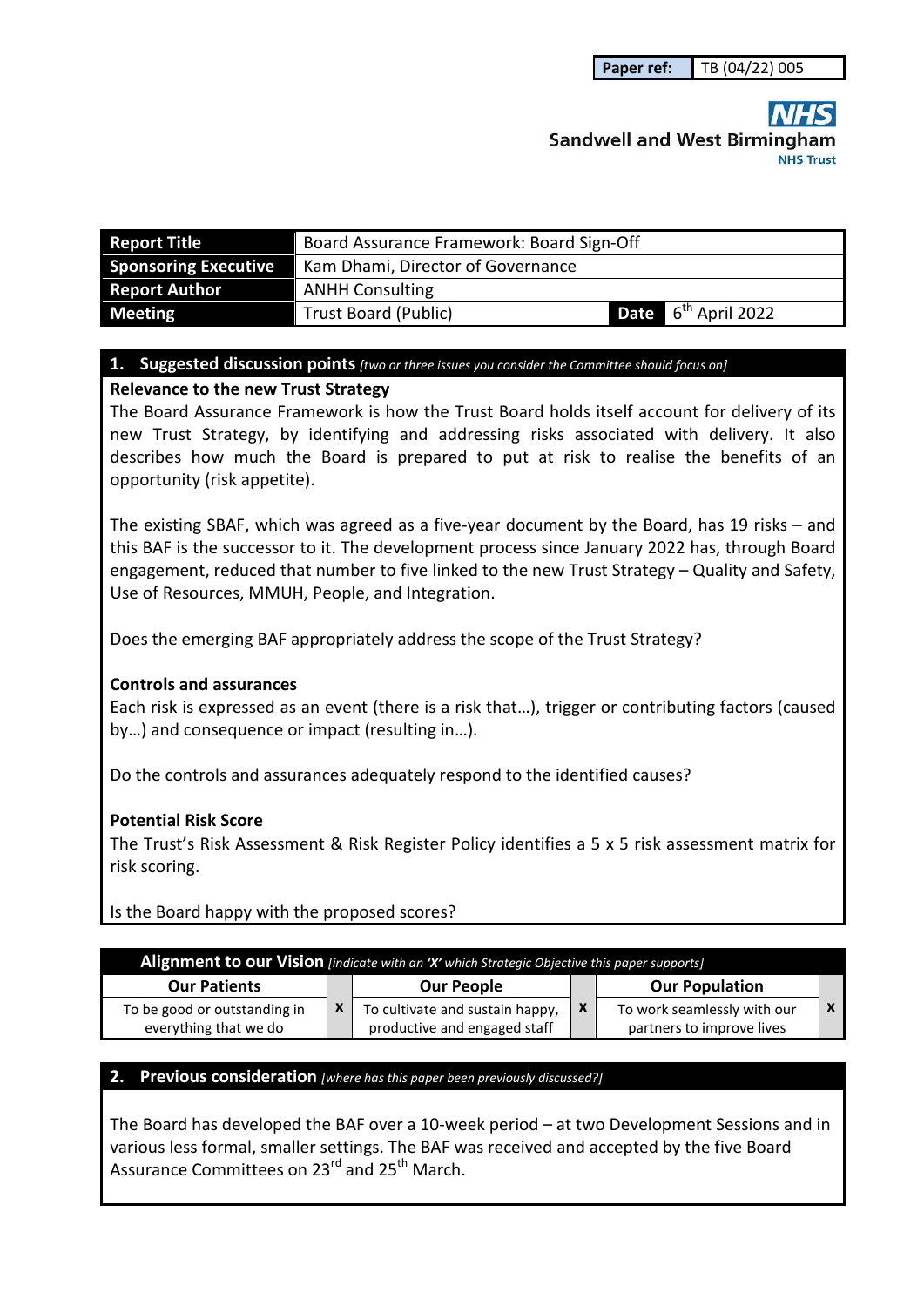| 3.             | <b>Recommendation(s)</b>                                               |
|----------------|------------------------------------------------------------------------|
|                | The Board is asked to:                                                 |
| $^{\prime}$ a. | APPROVE the BAF as a live management tool for immediate implementation |
| b.             | <b>APPROVE the Next Steps</b>                                          |
| c.             | RECEIVE the first quarterly update report at its meeting in July 2022. |

| <b>4.</b> Impact [indicate with an 'X' which governance initiatives this matter relates to and where shown elaborate] |                                                            |                   |                |  |  |  |                                 |
|-----------------------------------------------------------------------------------------------------------------------|------------------------------------------------------------|-------------------|----------------|--|--|--|---------------------------------|
| <b>Trust Risk Register</b>                                                                                            | Various                                                    |                   |                |  |  |  |                                 |
| <b>Board Assurance Framework</b>                                                                                      | $x$ This is the proposed, new, three-year BAF              |                   |                |  |  |  |                                 |
| <b>Equality Impact Assessment</b>                                                                                     | $N   x  $ If 'Y' date completed<br>Is this required?<br>YI |                   |                |  |  |  |                                 |
| <b>Quality Impact Assessment</b>                                                                                      |                                                            | Is this required? | Y <sub>1</sub> |  |  |  | $N   x  $ If 'Y' date completed |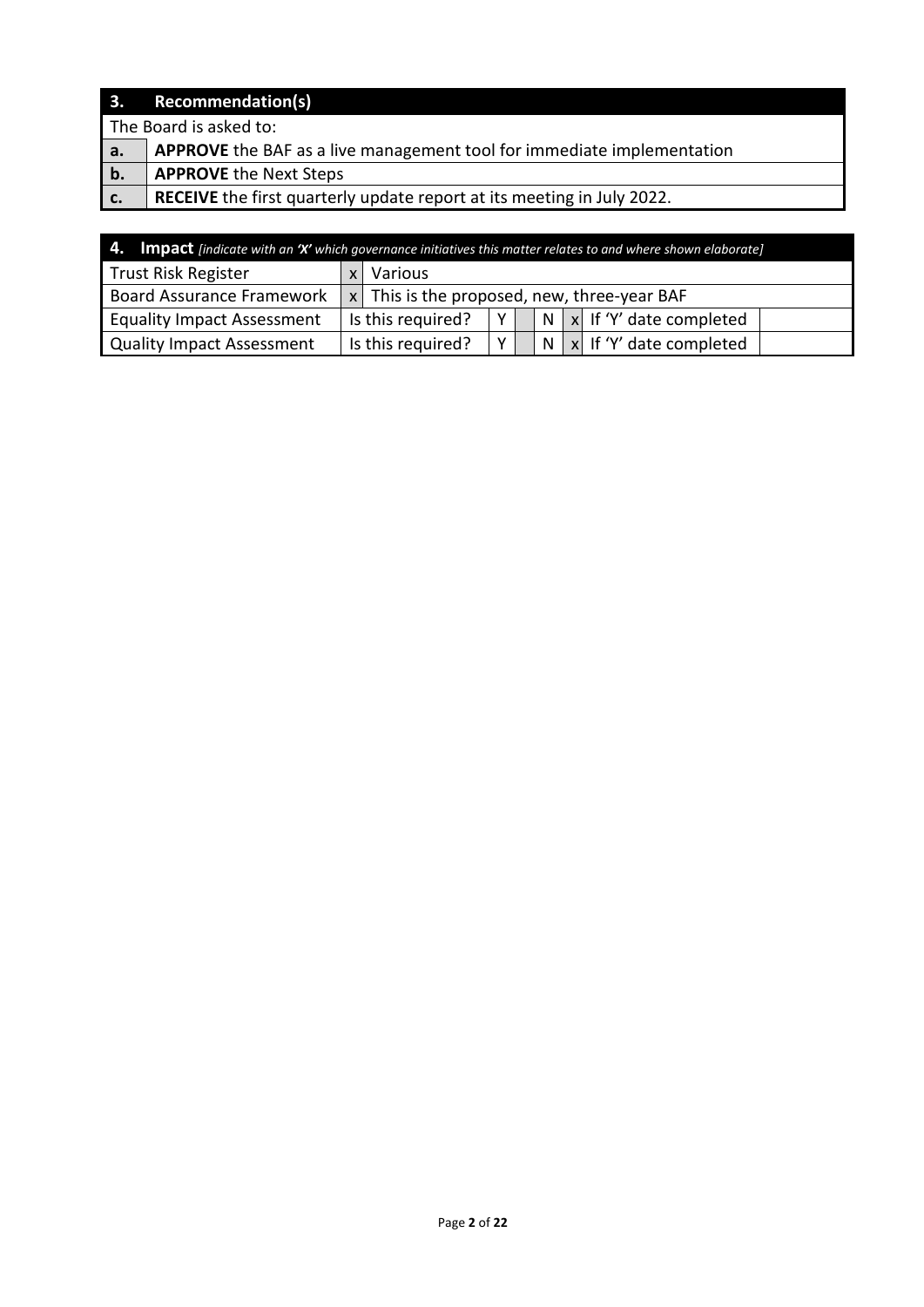# **SANDWELL AND WEST BIRMINGHAM NHS TRUST**

# **Report to the Trust Board: 6th April 2022**

# **Board Assurance Framework: Board Sign-Off**

## **1. Introduction**

- 1.1 The Board has as critical role to focus on risks that may compromise the achievement of the Trust's strategic objectives. The Board Assurance Framework ("**BAF**") is how the Board holds itself to account for this role, i.e., it is the main tool to discharge responsibility for internal control.
- 1.2 Since January 2022, ANHH Consulting ("**ANHH**") has been working with the Board to develop a new BAF in response to the recently approved Trust Strategy. The document at Annex 2 is the final draft version, which has been subjected to considerable coproduction, including at Board Assurance Committees on 23<sup>rd</sup> and 25<sup>th</sup> March.
- 1.3 The Board is asked to approve the recommendations made in section 4 below.

## **2. Navigating the BAF**

- 2.1 The existing SBAF has 19 risks. The new BAF has 5 risks, one each for the nominated assurance Committees. This is a bold and radical departure that should make it easier for Committees (and the Board) to identify the key issues to drive agendas and cycles of business.
- 2.2 The BAF is constructed as follows:
- 2.2.1 A front cover that highlights the Trust's Purpose and Vision, as described in the new Trust Strategy, and the Board's overarching agreed reputational risk appetite statement
- 2.2.2 Three section cover pages in line with the three Trust Strategy headings Patients, People, Population - which provide:
	- a) A reminder of the associated Strategic Objective
	- b) The assurance Committee responsible for the risks identified under the 3 P headings – Quality & Safety, FIP, and MMUH (Patients); POD (People), and Integration (Population)
	- c) The Board's self-assessment of existing and aspirational levels of Risk Appetite, as agreed at the Board Development Session on 9<sup>th</sup> January 2022
	- d) The CQC Well Led Key Lines of Enquiry to which the risk relates. This will allow the Board to prepare for any inspection through its own self-assessment
	- e) An inherent (existing) and target risk score. This is informed by the risk assessment matrix at Appendix 2 of the Trust's Risk Assessment & Risk Register Policy (June 2017), which is summarised at Annex 1 of this Report. The Board will note that all five risks are currently scored as high, which is entirely appropriate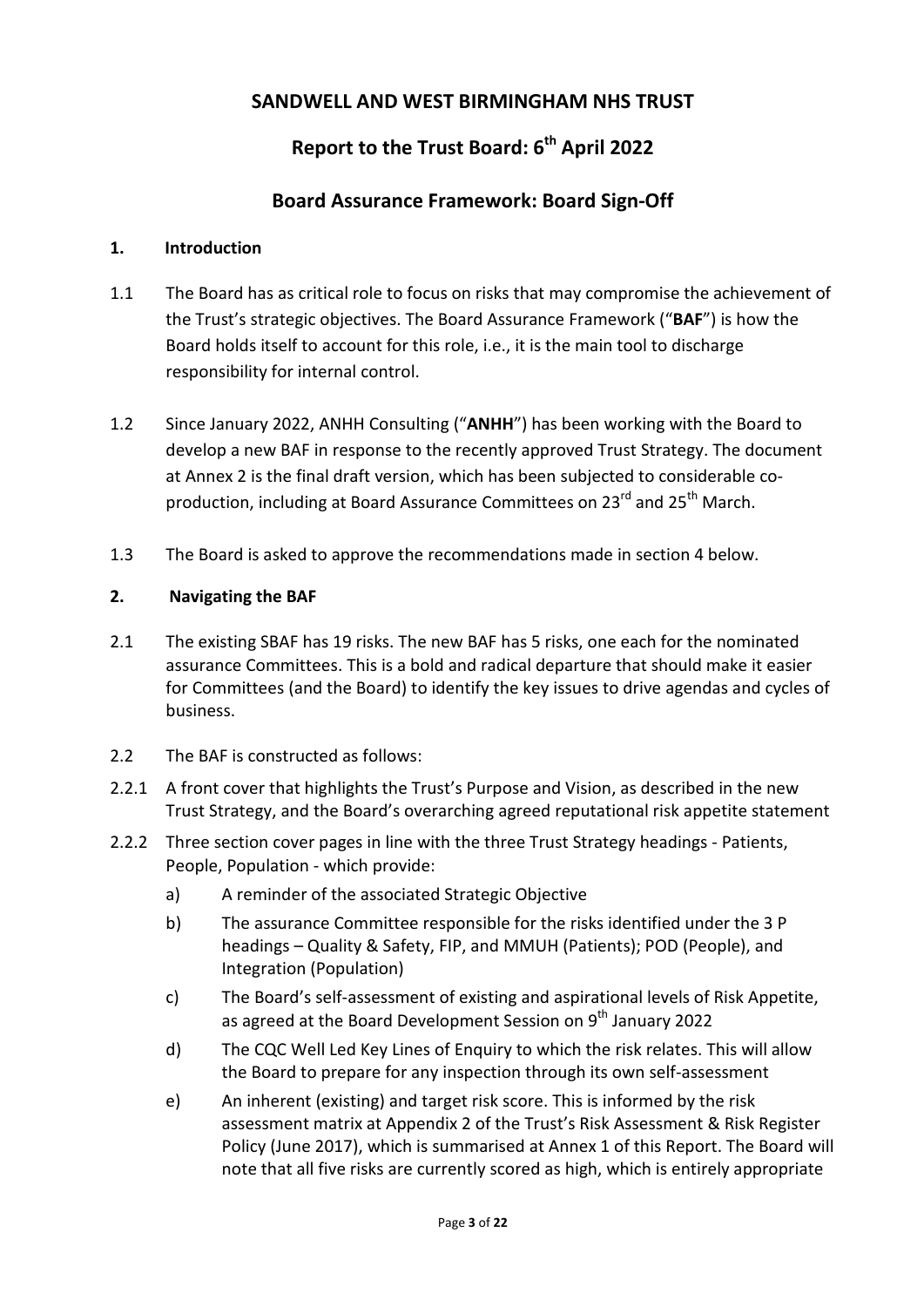for strategic risks of this significance (Quality and Safety, Use of Resources, MMUH Benefits Realisation, People, and Partnership).

- 2.2.3 The detail of the five risks:
	- a) The risk descriptions, framed in line with the Trust's Risk Management Fact Sheet. This distinguishes between the uncertain event (what could occur), the risk cause (the trigger or contributing factor), and the risk effect (the consequence or impact on delivery of the objective)
	- b) The controls and assurances that are in place to address the cause, and the evidence that those mitigations are in place, are being followed, and are making a difference.

### **3. Next Steps**

- 3.1 Assuming the Board approves the BAF as a live management tool for immediate use, the next steps, led by the Director of Governance, will be to:
	- a) Formally "retire" the extant SBAF
	- b) Prepare a two-page file note to explain the process that has been followed to transition from SBAF to BAF, i.e., to confirm how the Board manages strategic risk
	- c) Build the new BAF into the Cycles of Business for the nominated assurance Committees
	- d) Develop a reporting format and framework that will enable quarterly exception reporting through Committees to the Board
	- e) Keep a constant eye on controls and assurances, and any gaps. For example, the Delivery Plans that are being developed as Fundamentals of Care and the People Plan will create a sea change in the levels of controls and assurance
	- f) Ensure consistent, high-quality report writing. The assurance provided by Reports will only be as good as the intelligence and insight that they contain
	- g) Amend the Terms of Reference of the nominated assurance Committees to reflect their roles aligned to the BAF
	- h) Guide Committee Chairs to ensure that their Chair's Assurance Reports provide the Board with clarity regarding management of its strategic risks.

#### **4. Recommendations**

- 4.1 The Trust Board is asked to:
	- a. **APPROVE** the BAF as a live management tool for immediate implementation
	- b. **APPROVE** the Next Steps
	- c. **RECEIVE** the first quarterly update report at its meeting in July 2022.

#### ANHH Consulting

31st March 2022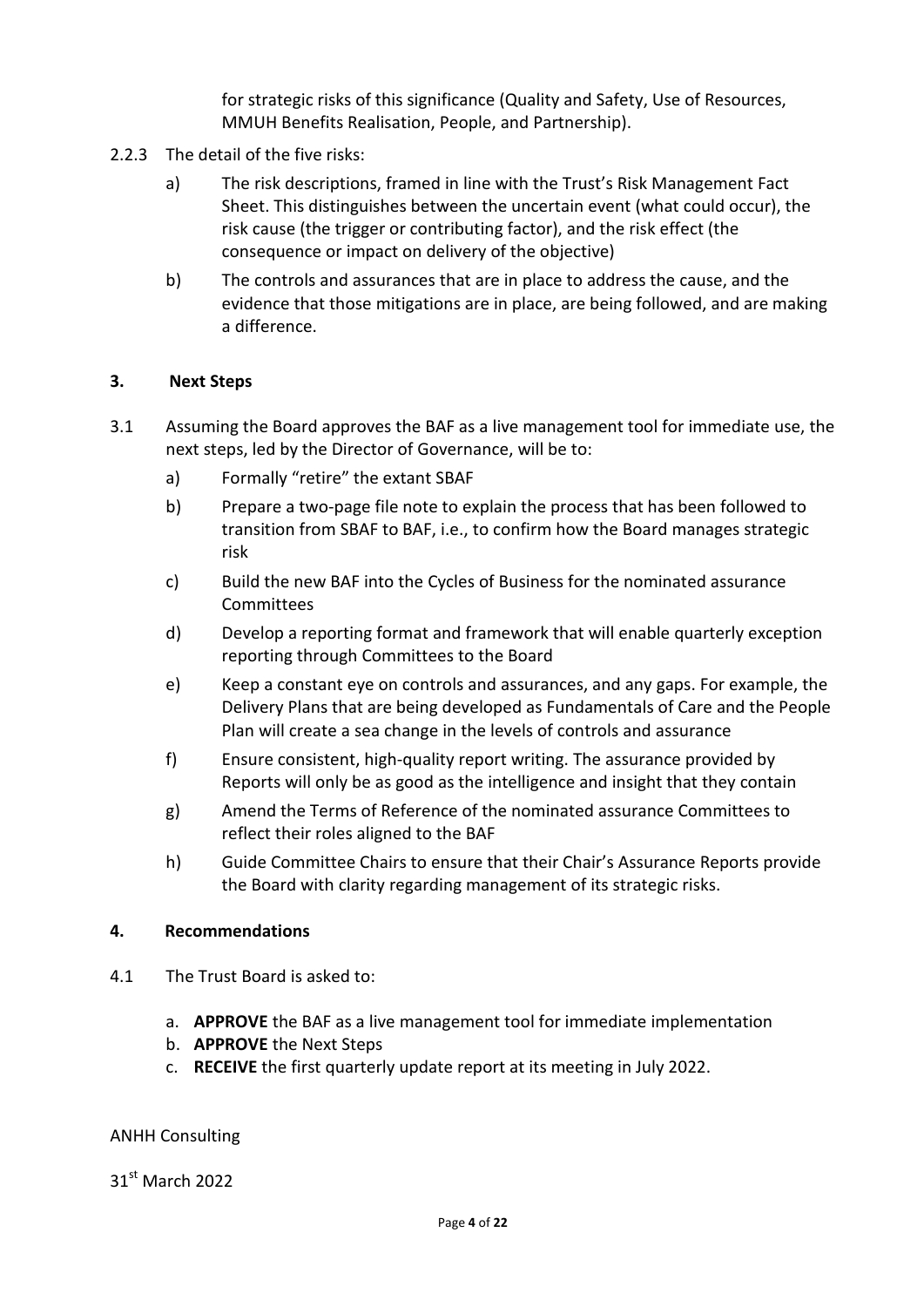#### **Annex 1:** Risk Assessment Matrix

| <b>LEVEL</b> | <b>DESCRIPTOR</b> | <b>DESCRIPTION</b>                                                        |
|--------------|-------------------|---------------------------------------------------------------------------|
|              | Rare              | The event may only occur in exceptional circumstances                     |
|              | Unlikely          | The event is not expected to happen but may occur in some circumstances   |
|              | Possible          | The event may occur occasionally                                          |
| 4            | Likely            | The event is likely to occur, but is not a persistent issue               |
|              | Almost Certain    | The event will probably occur on many occasions and is a persistent issue |

## 1. **LIKELIHOOD:** What is the likelihood of the harm/damage/loss occurring?

## 2. **SEVERITY:** What is the highest potential consequence of this risk? *(If more than one, choose the higher)*

| <b>Descriptor</b>              | <b>Potential Impact on</b><br>Individual (s)                                                                             | <b>Potential Impact on</b><br>Organisation                                                                                   | Cost of control /<br>litigation | <b>Potential for</b><br>complaint / litigation                       |
|--------------------------------|--------------------------------------------------------------------------------------------------------------------------|------------------------------------------------------------------------------------------------------------------------------|---------------------------------|----------------------------------------------------------------------|
| Insignificant<br>1             | No injury or adverse<br>outcome                                                                                          | No risk at all to<br>organisation                                                                                            | $£0 - £50k$                     | Unlikely to cause<br>complaint / litigation                          |
| <b>Minor</b><br>$\overline{2}$ | Short term injury / damage<br>e.g. injury that is likely to be<br>resolved within one month                              | <b>Minimal risk to</b><br>organisation                                                                                       | £50k - £500k                    | <b>Complaint possible</b><br><b>Litigation unlikely</b>              |
| <b>Moderate</b><br>3           | Semi-permanent injury /<br>damage<br>e.g. injury that may take up to 1<br>year to resolve.                               | • Some disruption in<br>service with<br>unacceptable impact<br>on patient<br>• Short term sickness                           | £500k - £2m                     | <b>High potential for</b><br>complaint<br><b>Litigation possible</b> |
| Major<br>4                     | <b>Permanent Injury</b><br>• Loss of body part(s)<br>• Loss of sight<br>• Admission to specialist<br>intensive care unit | • Long term sickness<br>• Service closure<br>• Service / department<br>external accreditation<br>at risk                     | $f2m - f4m$                     | Litigation<br>expected/certain<br>Multiple justified<br>complaints   |
| Catastrophic<br>5              | Death and/or multiple<br>injuries (20+)                                                                                  | • National adverse<br>publicity<br>• External enforcement<br>body investigation<br>• Trust external<br>accreditation at risk | $f4m+$                          | Multiple claims / single<br>major claim                              |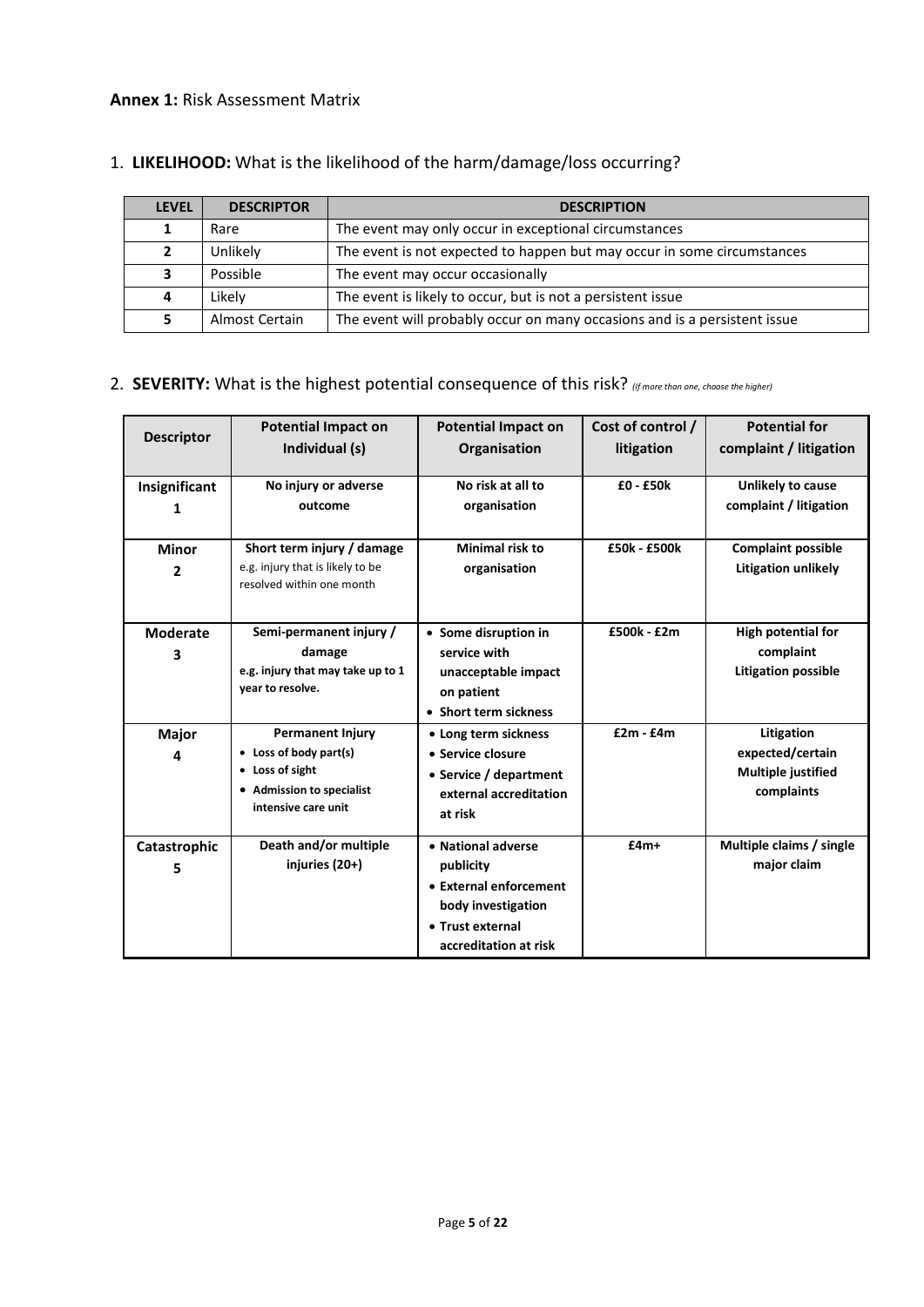3. **RISK RATING:** Use matrix below to rate the risk *(e.g. 2 x 4 = 8 = Yellow, 5 x 5 = 25 = Red)* 

|                    | <b>LIKELIHOOD</b> |                 |                 |        |                       |  |  |
|--------------------|-------------------|-----------------|-----------------|--------|-----------------------|--|--|
|                    | Rare              | <b>Unlikely</b> | <b>Possible</b> | Likely | <b>Almost Certain</b> |  |  |
| <b>SEVERITY</b>    |                   |                 |                 | 4      |                       |  |  |
| 5 Catastrophic     |                   | 10              | 15              | 20     | 25                    |  |  |
| 4 Major            |                   | 8               | 12              | 16     | 20                    |  |  |
| 3 Moderate         |                   | 6               | 9               | 12     | 15                    |  |  |
| 2 Minor            |                   | 4               | 6               | 8      | 10                    |  |  |
| Insignificant<br>1 |                   |                 | 3.              | 4      |                       |  |  |

Green = LOW risk Yellow = MODERATE risk Amber = MEDIUM risk Red = HIGH risk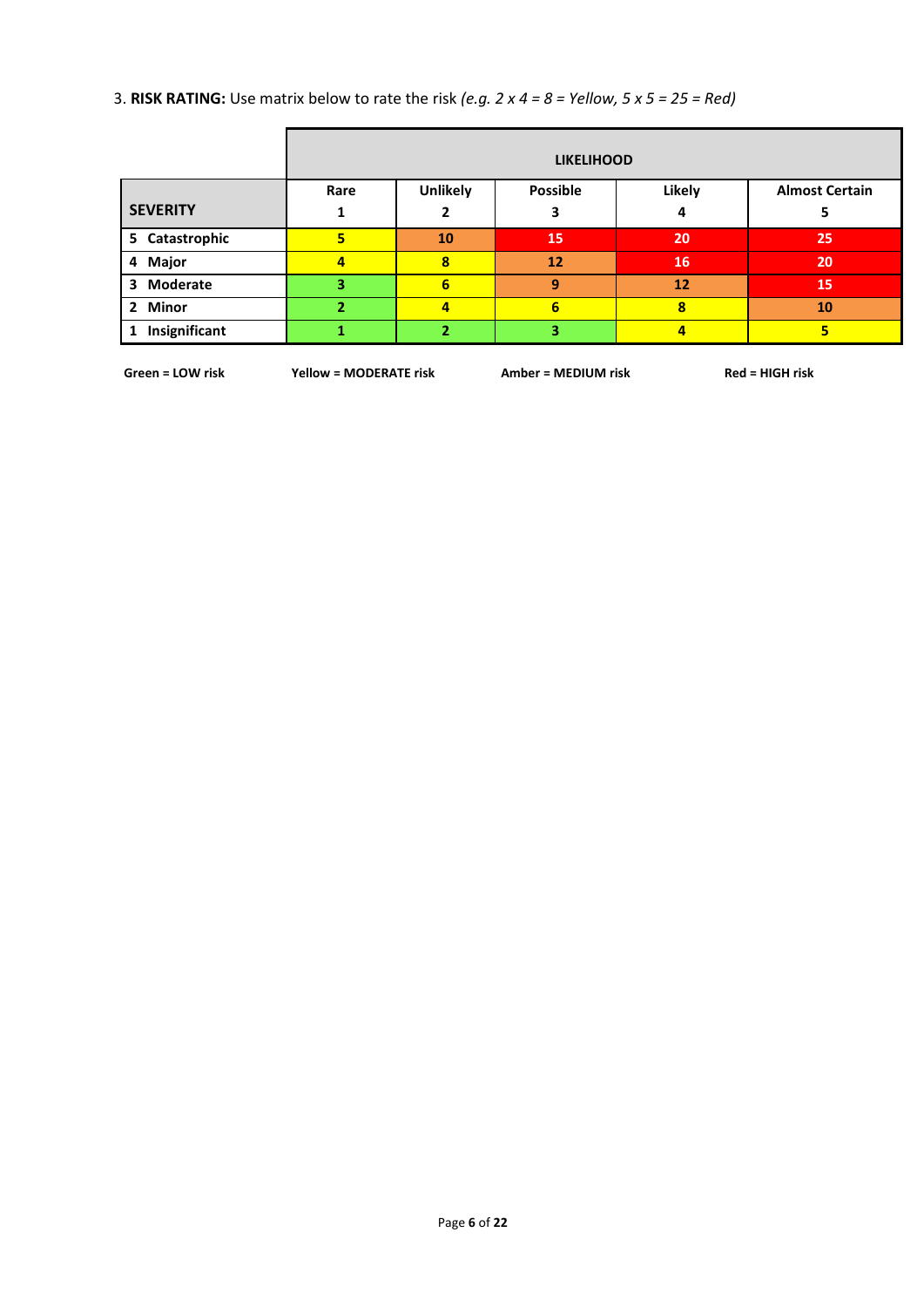| l Paper ref: | TB (04/22) 005 |
|--------------|----------------|
|--------------|----------------|



**Annex 2:** Board Assurance Framework

## **PURPOSE**

*To improve the life chances and health outcomes of our population.* 

# **VISION**

*Most integrated health care provider.* 

## **REPUTATIONAL RISK APPETITE STATEMENT**

*As a Board, we are willing to take decisions that are likely to bring scrutiny of the organisation. We outwardly promote new ideas and innovations where potential benefits outweigh the risks.*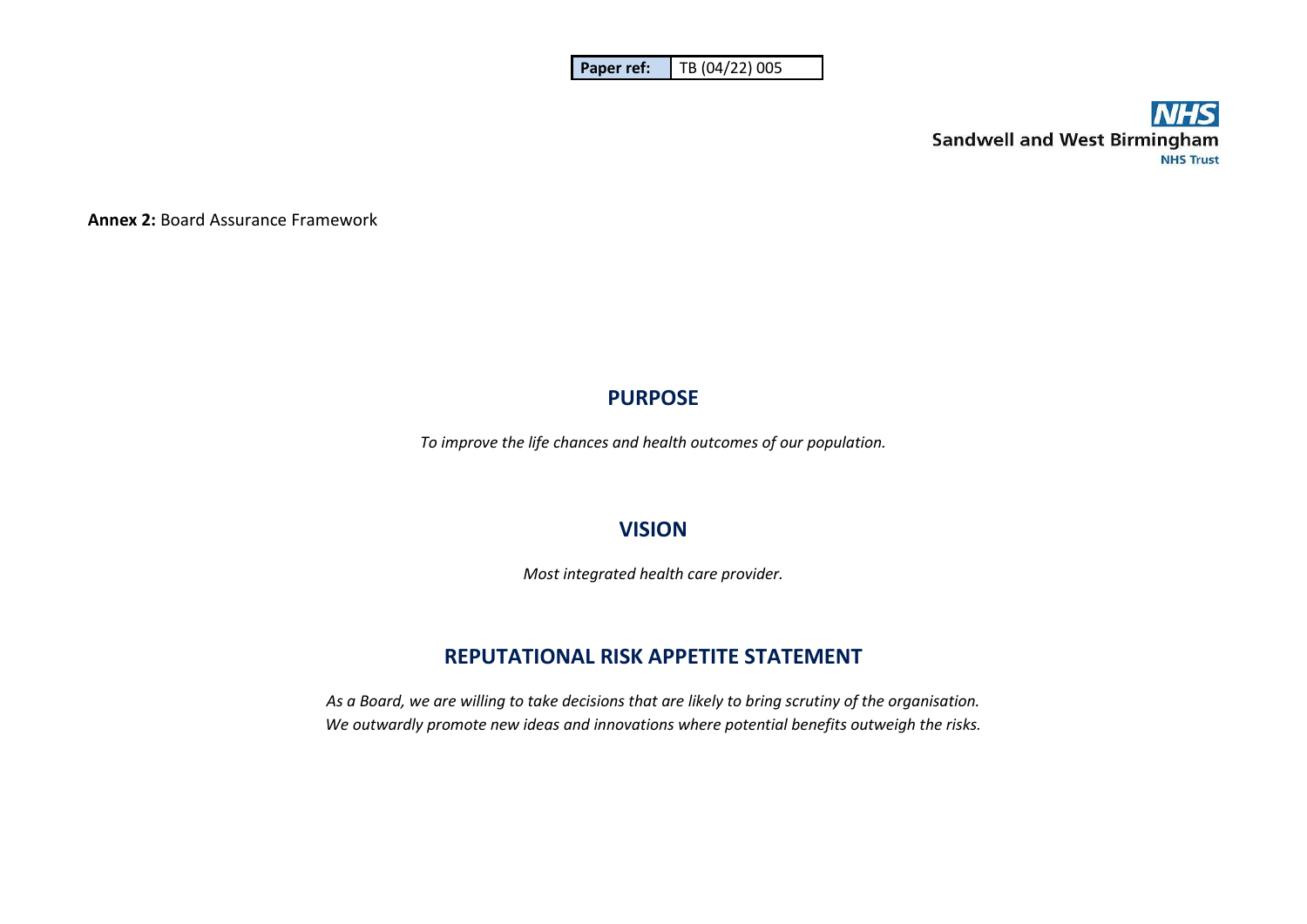# **PATIENTS**

Strategic Objective: *To be good or outstanding in everything we do.* 

#### **Assurance Committee: Quality and Safety Committee**

Existing Risk Appetite (Cautious): *Our preference is for risk avoidance*. *However, if necessary, we will take decisions on quality where there is a low degree of inherent risk and the possibility of improved outcomes, and appropriate controls are in place.* 

Aspirational Risk Appetite (Seek): *We will pursue innovation where appropriate. We are willing to take decisions on quality where there may be higher inherent risks but the potential for significant longer-term gains.* 

**CQC Well Led Key Lines of Enquiry:** 2 (clear vision and credible strategy to deliver high quality, sustainable care), 3 (culture of high quality, sustainable care), 4 (roles and systems for good governance and management), 5 (managing risks, issues, and performance), 6 (information effectively processed, challenged, and acted on), 8 (robust systems for learning, continuous improvement, and innovation)

> **Inherent Risk Score: 16** (4 "Likely" x 4 "Major") **Target Risk Score: 4** (1 "Rare" x 4 "Major")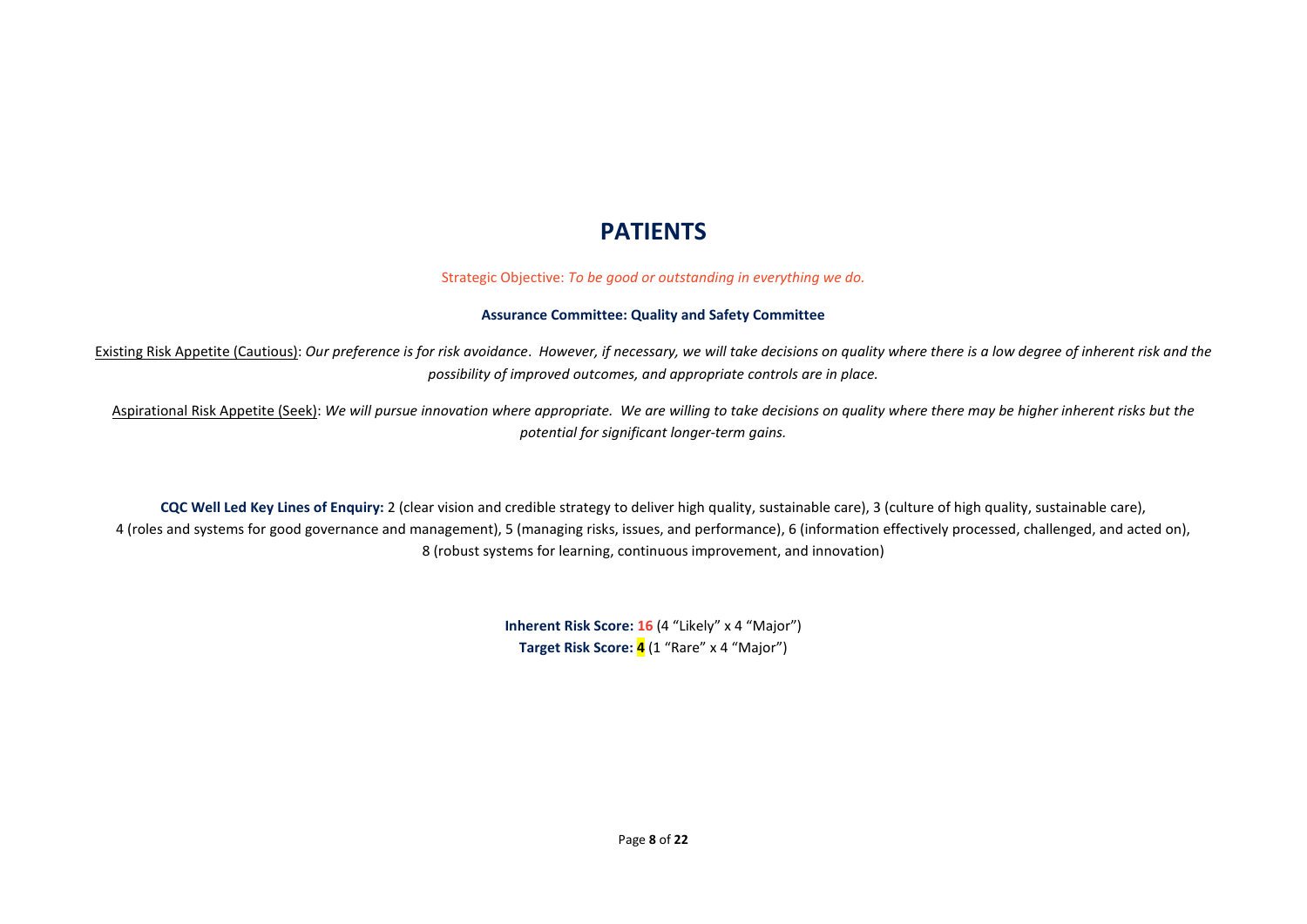| Reference                           | <b>Risk Description</b>                                                                                                                                                                                                                                                                                                                                                      | Controls<br>Things in place to address the cause                                                                                                                                                                                                                                                                                                                                                                                                                                                                                                                                                                                                                       | <b>Assurances</b><br>Triangulated evidence that the controls are<br>in place, being followed, and making a<br>difference                                                                                                                                                                                                                                                                                                                                                                                                                                                                                                                                                                                                                                                                                                                                                       |
|-------------------------------------|------------------------------------------------------------------------------------------------------------------------------------------------------------------------------------------------------------------------------------------------------------------------------------------------------------------------------------------------------------------------------|------------------------------------------------------------------------------------------------------------------------------------------------------------------------------------------------------------------------------------------------------------------------------------------------------------------------------------------------------------------------------------------------------------------------------------------------------------------------------------------------------------------------------------------------------------------------------------------------------------------------------------------------------------------------|--------------------------------------------------------------------------------------------------------------------------------------------------------------------------------------------------------------------------------------------------------------------------------------------------------------------------------------------------------------------------------------------------------------------------------------------------------------------------------------------------------------------------------------------------------------------------------------------------------------------------------------------------------------------------------------------------------------------------------------------------------------------------------------------------------------------------------------------------------------------------------|
| <b>Quality and</b><br><b>Safety</b> | There is a risk that the Trust fails to deliver safe, high-<br>quality care<br>caused by:<br>lack of implementation of a quality improvement<br>process<br>unwarranted variation of clinical practice outside<br>$\bullet$<br>acceptable parameters<br>insufficient understanding and sharing of<br>$\bullet$<br>excellence and learning in its own systems and<br>processes | Internal:<br>Learning from Deaths Committee<br><b>VTE Group</b><br>$\bullet$<br><b>Mortality Reviews</b><br>$\bullet$<br>Rapid Improvement Week<br>$\bullet$<br><b>Case Note Reviews</b><br>$\bullet$<br>UNITY electronic patient record<br>$\bullet$<br><b>Structured Judgement Reviews</b><br>$\bullet$<br>External:<br><b>Healthcare Evaluation Data</b><br>$\bullet$<br><b>CQC Insight Data</b><br>$\bullet$<br><b>CQC Alerts</b><br>$\bullet$<br><b>Public View</b><br>$\bullet$<br>Healthcare Quality Improvement -<br>$\bullet$<br>NCAPOP (National Clinical Audit and<br>Patients Outcome Programme)<br>National Quality Improvement<br>$\bullet$<br>Programme | Mortality:<br><b>Executive Medical Director's Assurance</b><br>Reports to Q&S Committee and Board<br>Monthly Mortality Dashboard<br>$\bullet$<br><b>HSMR and SHMI indices</b><br>$\bullet$<br>ME Community Deaths Reports<br>$\bullet$<br><b>Medical Examiner Reports</b><br>$\bullet$<br>NHS Digital Quarterly Data<br>٠<br>Learning for improvement:<br>Serious Incident Reports<br>$\bullet$<br><b>Executive Chief Nurse's Assurance</b><br>$\bullet$<br>Reports to Q&S Committee and Board<br>Legal Quarterly Report<br>$\bullet$<br><b>Never Events Reports</b><br>$\bullet$<br><b>PROMS</b> metrics<br>$\bullet$<br>Commissioner and NED quality visits<br>$\bullet$<br>GDON and Matron announced visit audit<br>$\bullet$<br>reports<br>Third level assurance:<br>CQC planned and unannounced<br>$\bullet$<br>inspection reports<br>Internal and External Audit reports |
|                                     | lack of self-awareness of services that are not<br>$\bullet$<br>delivering                                                                                                                                                                                                                                                                                                   | <b>Group Review meetings</b><br><b>Clinical Governance meetings</b><br>Directorate/Specialty governance meetings<br>Improvement Programme<br>Patient Reference Group (to be established)                                                                                                                                                                                                                                                                                                                                                                                                                                                                               | <b>Improvement Plans</b>                                                                                                                                                                                                                                                                                                                                                                                                                                                                                                                                                                                                                                                                                                                                                                                                                                                       |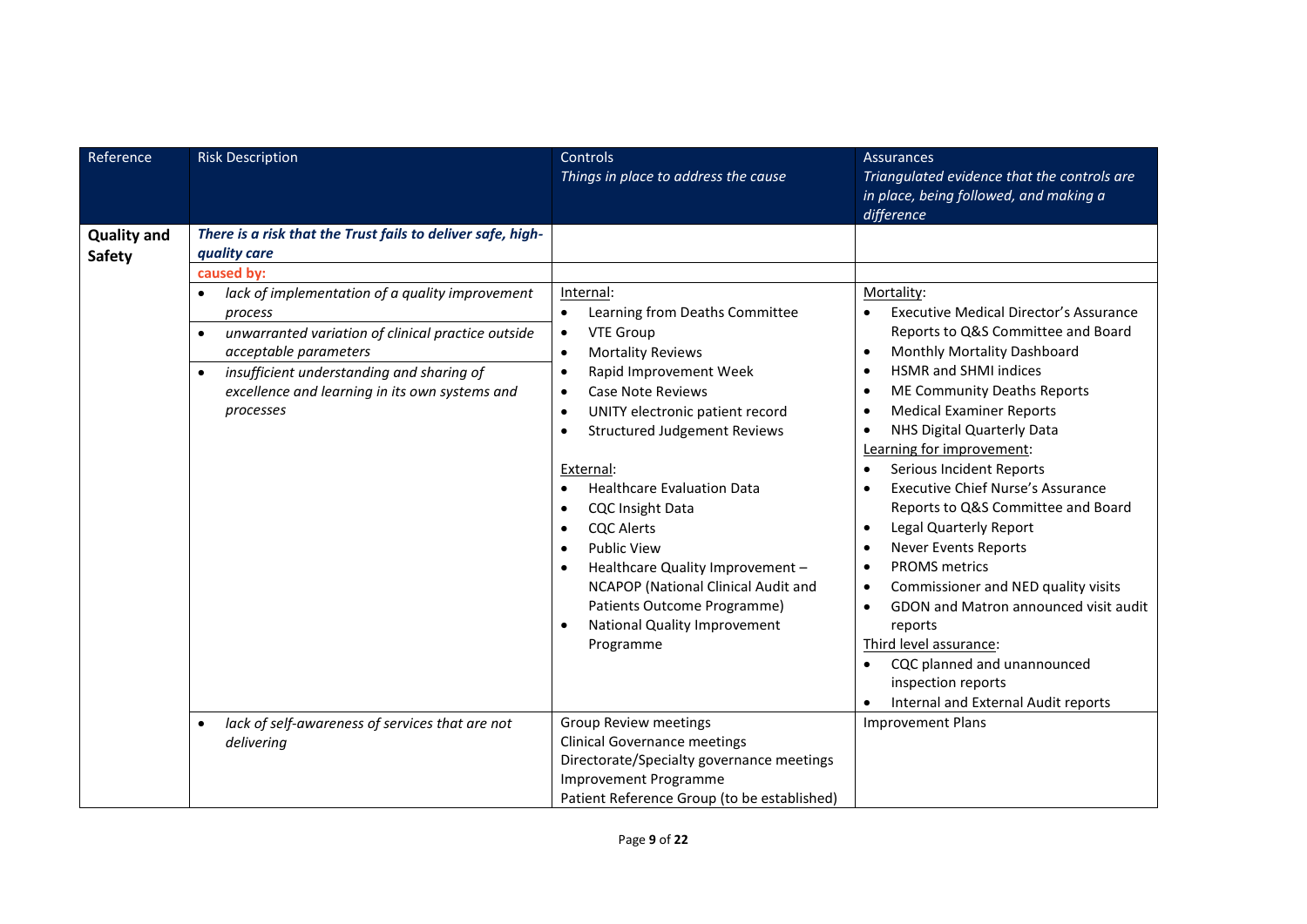| Reference | <b>Risk Description</b>                                    | Controls                                                                                                                                                                                                                                                                                                                                                                                                                                                                                                                                                                                                                                                                                                                                                                                                                                                                                                                                                                                 | <b>Assurances</b>                                                                                                                                                                                                                                                                                                                                                                                                                                                                                                                                                                                                                                                                                                                                                                                                                                                                                                                                                  |
|-----------|------------------------------------------------------------|------------------------------------------------------------------------------------------------------------------------------------------------------------------------------------------------------------------------------------------------------------------------------------------------------------------------------------------------------------------------------------------------------------------------------------------------------------------------------------------------------------------------------------------------------------------------------------------------------------------------------------------------------------------------------------------------------------------------------------------------------------------------------------------------------------------------------------------------------------------------------------------------------------------------------------------------------------------------------------------|--------------------------------------------------------------------------------------------------------------------------------------------------------------------------------------------------------------------------------------------------------------------------------------------------------------------------------------------------------------------------------------------------------------------------------------------------------------------------------------------------------------------------------------------------------------------------------------------------------------------------------------------------------------------------------------------------------------------------------------------------------------------------------------------------------------------------------------------------------------------------------------------------------------------------------------------------------------------|
|           |                                                            | Things in place to address the cause                                                                                                                                                                                                                                                                                                                                                                                                                                                                                                                                                                                                                                                                                                                                                                                                                                                                                                                                                     | Triangulated evidence that the controls are                                                                                                                                                                                                                                                                                                                                                                                                                                                                                                                                                                                                                                                                                                                                                                                                                                                                                                                        |
|           |                                                            |                                                                                                                                                                                                                                                                                                                                                                                                                                                                                                                                                                                                                                                                                                                                                                                                                                                                                                                                                                                          | in place, being followed, and making a                                                                                                                                                                                                                                                                                                                                                                                                                                                                                                                                                                                                                                                                                                                                                                                                                                                                                                                             |
|           |                                                            |                                                                                                                                                                                                                                                                                                                                                                                                                                                                                                                                                                                                                                                                                                                                                                                                                                                                                                                                                                                          | difference                                                                                                                                                                                                                                                                                                                                                                                                                                                                                                                                                                                                                                                                                                                                                                                                                                                                                                                                                         |
|           | insufficient staff with the correct skill set<br>$\bullet$ | Interdisciplinary Quality & Safety Assurance<br>Framework<br>Ward Accreditation Programme<br>Improvement Programme<br>Back to the Floor reviews<br>Quality and Safety Review process<br>Perfect Ward smart inspection app<br><b>Improvement Plans</b><br>Governance Forums:<br><b>Fundamentals of Care Steering Group</b><br>$\bullet$<br>Monthly Group Director of Nursing<br>$\bullet$<br>confirm and challenge meetings<br><b>Group Review meetings</b><br>$\bullet$<br>Nursing and Midwifery Committee<br>$\bullet$<br>Monthly Matron confirm and challenge<br>$\bullet$<br>meetings<br><b>Clinical Governance meetings</b><br>$\bullet$<br>Directorate/Specialty governance<br>$\bullet$<br>meetings<br>Safety Huddles<br>Professional Codes of Conduct<br><b>W</b> NMC Code<br><b>GMC Good Medical Practice Guide</b><br>O<br><b>HCPC Standards of Conduct,</b><br>$\bullet$<br>Performance and Ethics<br>Code of Conduct for NHS Managers<br>ø<br>Health and Social Care Act 2008 | <b>Exception reports:</b><br><b>Executive Chief Nurse's Nursing</b><br>Assurance Reports to Q&S Committee<br>and Board<br>Safe Staffing Report<br>$\bullet$<br>FFT reports<br>$\bullet$<br>Internal inspection and review reports:<br>Back to the Floor reports<br>$\bullet$<br>Perfect Ward audit reports<br>$\bullet$<br>15 Steps audit reports<br>$\bullet$<br>Perfect Ward exception reports<br>$\bullet$<br><b>Clinical group Quality Reports</b><br>$\bullet$<br>Data sets:<br>Quality and Safety Review data packs<br>$\bullet$<br><b>Nursing Assurance Information Boards</b><br>$\bullet$<br>Perfect ward audit results<br>$\bullet$<br>PALS contacts data<br>$\bullet$<br>Complaints, clinical incidents, adverse<br>$\bullet$<br>events<br>Safety Huddle audit reports<br><b>Executive Chief Nurse's Nursing Assurance</b><br>Reports to Q&S Committee and Board<br><b>Executive Medical Director's Assurance</b><br>Reports to Q&S Committee and Board |
|           |                                                            | (amended $2014 - Part C$ )                                                                                                                                                                                                                                                                                                                                                                                                                                                                                                                                                                                                                                                                                                                                                                                                                                                                                                                                                               |                                                                                                                                                                                                                                                                                                                                                                                                                                                                                                                                                                                                                                                                                                                                                                                                                                                                                                                                                                    |
|           | resulting in:                                              | <b>Contingency Plan</b>                                                                                                                                                                                                                                                                                                                                                                                                                                                                                                                                                                                                                                                                                                                                                                                                                                                                                                                                                                  |                                                                                                                                                                                                                                                                                                                                                                                                                                                                                                                                                                                                                                                                                                                                                                                                                                                                                                                                                                    |
|           | poor patient outcomes, including increased<br>$\bullet$    |                                                                                                                                                                                                                                                                                                                                                                                                                                                                                                                                                                                                                                                                                                                                                                                                                                                                                                                                                                                          |                                                                                                                                                                                                                                                                                                                                                                                                                                                                                                                                                                                                                                                                                                                                                                                                                                                                                                                                                                    |
|           | mortality and increased regulatory scrutiny,               |                                                                                                                                                                                                                                                                                                                                                                                                                                                                                                                                                                                                                                                                                                                                                                                                                                                                                                                                                                                          |                                                                                                                                                                                                                                                                                                                                                                                                                                                                                                                                                                                                                                                                                                                                                                                                                                                                                                                                                                    |
|           | intervention, and enforcement action                       |                                                                                                                                                                                                                                                                                                                                                                                                                                                                                                                                                                                                                                                                                                                                                                                                                                                                                                                                                                                          |                                                                                                                                                                                                                                                                                                                                                                                                                                                                                                                                                                                                                                                                                                                                                                                                                                                                                                                                                                    |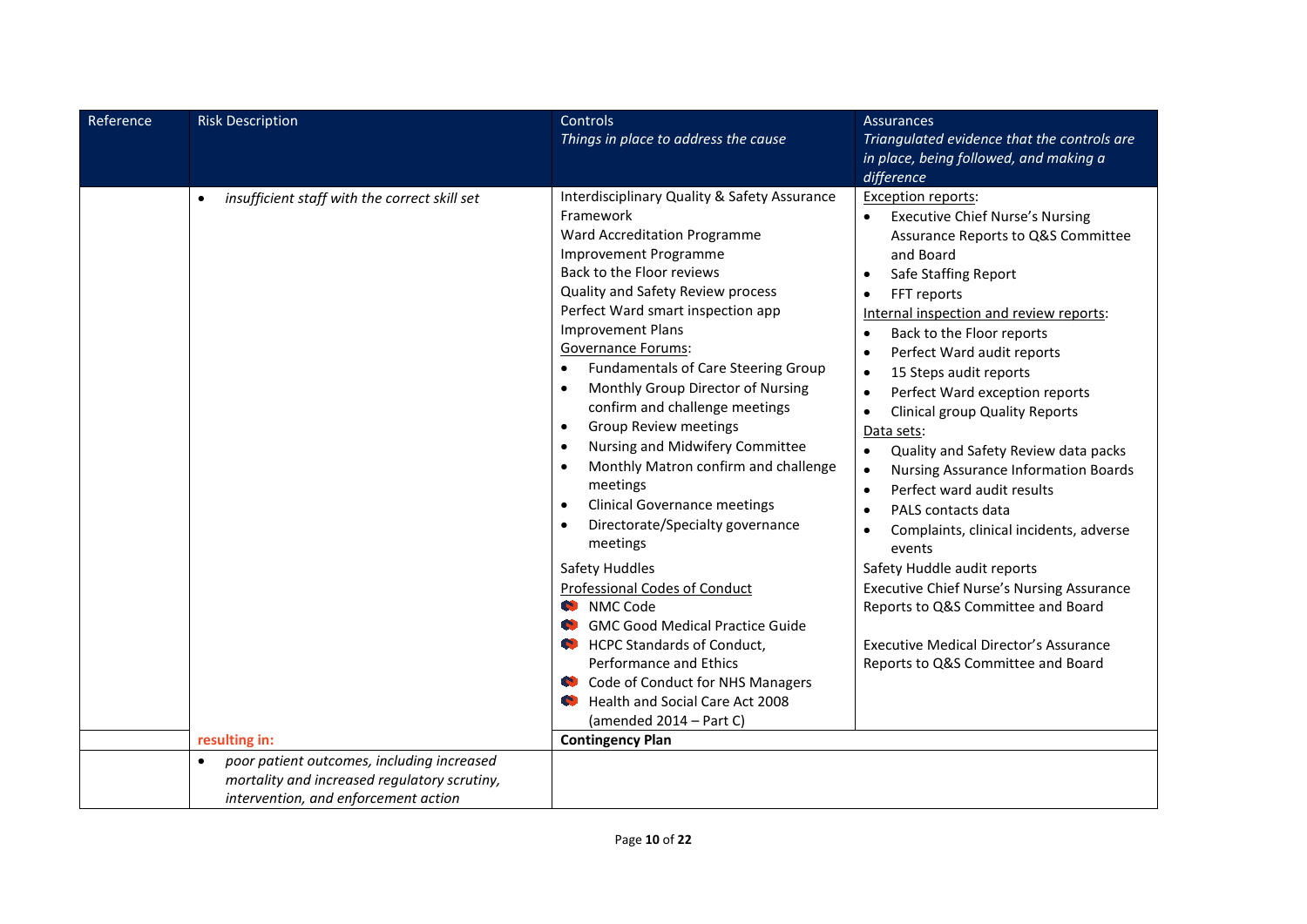Strategic Objective: *To be good or outstanding in everything we do.* 

#### **Assurance Committee: Finance, Investment & Performance Committee**

Existing Risk Appetite (Cautious): *We are prepared to accept the possibility of limited financial risk. However, VFM is our primary concern.* 

Aspirational Risk Appetite (Seek): *We will invest for the best possible return and accept the possibility of increased financial risk.* 

**CQC Well Led Key Line of Enquiry:** Use of Resources, 4 (roles and systems for good governance and management), 5 (managing risks, issues and performance), 6 (information effectively processed, challenged, and acted on)

> **Inherent Risk Score: 16** (4 "Likely" x 4 "Major") **Target Risk Score: 4** (1 "Rare" x 4 "Major")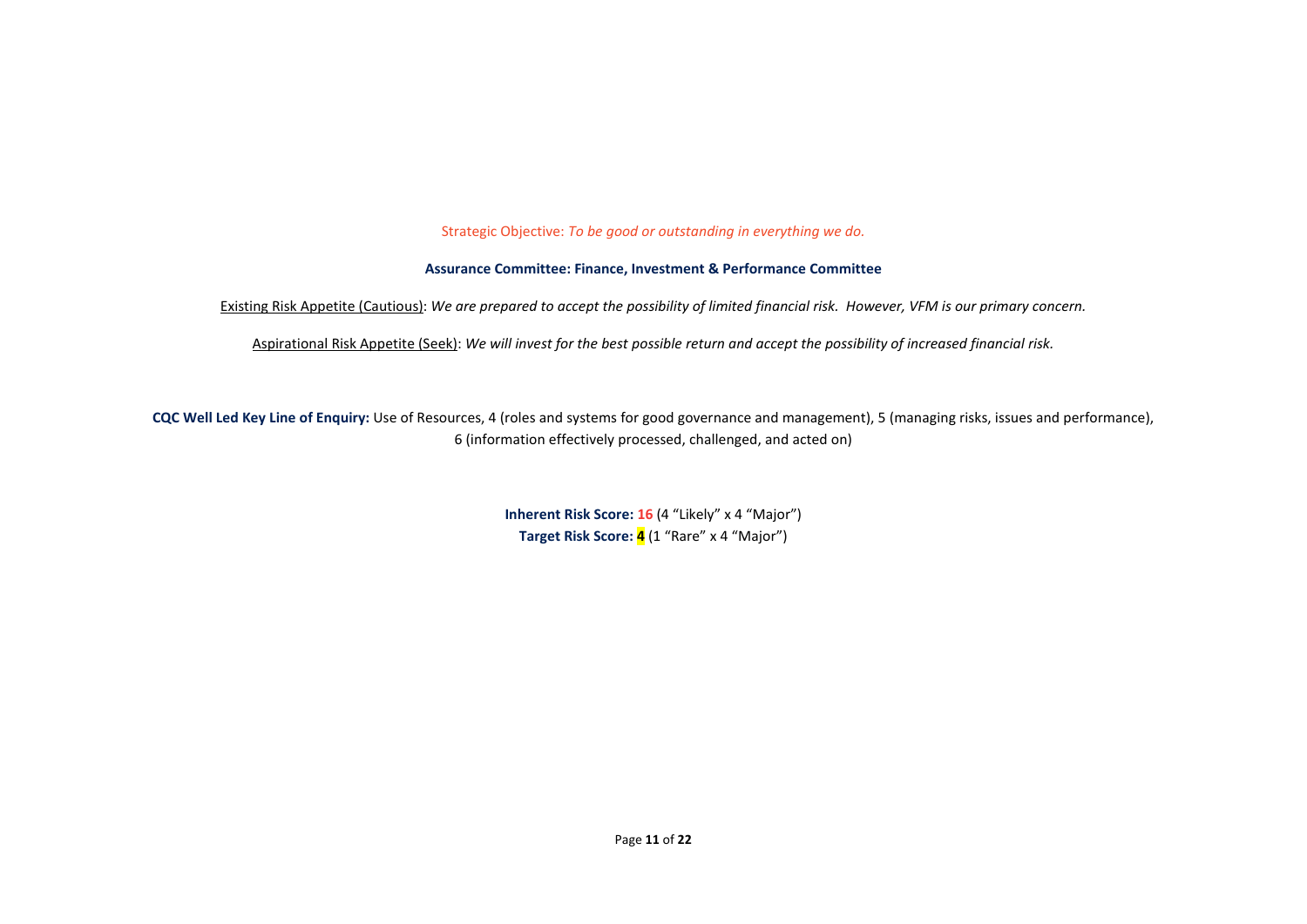| Reference                  | <b>Risk Description</b>                                                             | Controls<br>Things in place to address the cause                                                                                                            | Assurances<br>Triangulated evidence that the controls are<br>in place, being followed, and making a<br>difference                                                     |
|----------------------------|-------------------------------------------------------------------------------------|-------------------------------------------------------------------------------------------------------------------------------------------------------------|-----------------------------------------------------------------------------------------------------------------------------------------------------------------------|
| Use of<br><b>Resources</b> | There is a risk that the Trust fails to make best<br>strategic use of its resources |                                                                                                                                                             |                                                                                                                                                                       |
|                            | caused by:                                                                          |                                                                                                                                                             |                                                                                                                                                                       |
|                            | lack of clarity regarding commissioning<br>$\bullet$<br>arrangements                | West Birmingham Finance<br>Sub-Group                                                                                                                        | Reporting to ICS Boards<br>Reporting to FIP Committee                                                                                                                 |
|                            | uncertainty regarding the impact of Acute Care<br>$\bullet$<br>collaboration        | ICS DoFs Group<br>Partnership Agreement / MoU<br>Provider Collaborative(s)                                                                                  | Reporting to Trust Board<br><b>ICS Risk Share Agreement</b><br>SWBCCG activity + cost information                                                                     |
|                            | the unknown impact of the establishment of ICSs<br>$\bullet$<br>and ICPs            | Monthly attendance at ICP Boards<br>ICS ICP budget workstream<br>Attendance at ICS Board<br>HFMA Payments and Specialised<br><b>Commissioning Committee</b> | Medium Term Cost Model<br>(in development, due April 2022)<br>ICS finance governance structure<br>(in development)                                                    |
|                            | failure to return financial grip to the system<br>$\bullet$                         | <b>MMUH Business Case</b><br>ICS financial support<br><b>Financial Strategic Plan</b>                                                                       | Reporting to FIP Committee<br>Reporting to MMUH Committee<br>Reporting to Trust Board<br>Outsourcing of non-clinical services                                         |
|                            | unforeseen/unplanned variations in demand<br>$\bullet$                              | Demand management with system partners<br>Benchmarking<br>Lessons learned from COVID                                                                        | Delivery Plan<br>Reporting to FIP Committee<br>Reporting to Board<br><b>Internal Audits</b><br>Suite of key metrics, including DNAs, bed<br>occupancy, length of stay |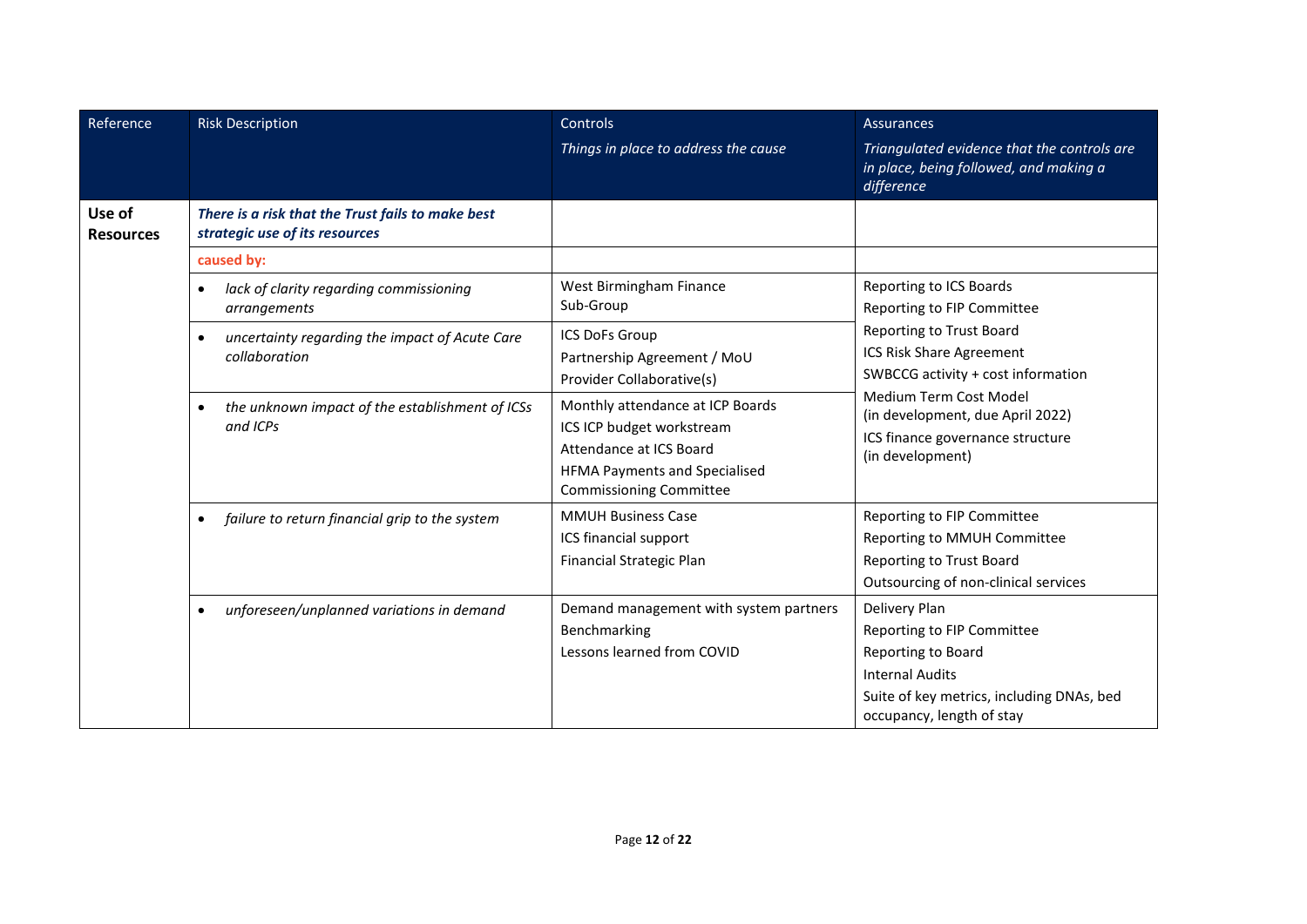| Reference | <b>Risk Description</b>                                                                                                                | Controls                                                                                                                                                                                                                                                                                                                                             | Assurances                                                                                                                                                                                                                            |
|-----------|----------------------------------------------------------------------------------------------------------------------------------------|------------------------------------------------------------------------------------------------------------------------------------------------------------------------------------------------------------------------------------------------------------------------------------------------------------------------------------------------------|---------------------------------------------------------------------------------------------------------------------------------------------------------------------------------------------------------------------------------------|
|           |                                                                                                                                        | Things in place to address the cause                                                                                                                                                                                                                                                                                                                 | Triangulated evidence that the controls are<br>in place, being followed, and making a<br>difference                                                                                                                                   |
|           | incomplete or poorly implemented sustainability<br>$\bullet$<br>plans                                                                  | Sustainability Strategic Plan<br><b>Green Travel Plan</b><br><b>Procurement Strategy</b><br>Model Hospital                                                                                                                                                                                                                                           | Reporting to FIP Committee<br>PAM and FRIC data<br>Utility costs                                                                                                                                                                      |
|           | poor financial management by budget holders<br>$\bullet$<br>and/or inappropriate or inadequate internal<br>processes                   | <b>Accountability Framework</b><br><b>Standing Financial Instructions</b><br>Model Hospital efficiency benchmarking<br>NHS Benchmarking Club<br>Local benchmarking Joined-up cashflow<br>forecasting<br>Prudent financial forecasting<br>CIP forecasting<br>Rollover budgets<br>Assurance level provided as part of<br>Committee and Board reporting | Delivery Plan<br>Monthly cashflow and I&E reports<br>Expenditure budgets reconciled to LTFM<br>Block income covers costs<br>Financial planning driven by ICS and national<br>assumptions<br><b>IQPR</b><br>Reporting to FIP Committee |
|           | resulting in:                                                                                                                          | <b>Contingency Plan</b>                                                                                                                                                                                                                                                                                                                              |                                                                                                                                                                                                                                       |
|           | an inability to provide accessible care and best<br>$\bullet$<br>outcomes to its patients and population within<br>available resources |                                                                                                                                                                                                                                                                                                                                                      |                                                                                                                                                                                                                                       |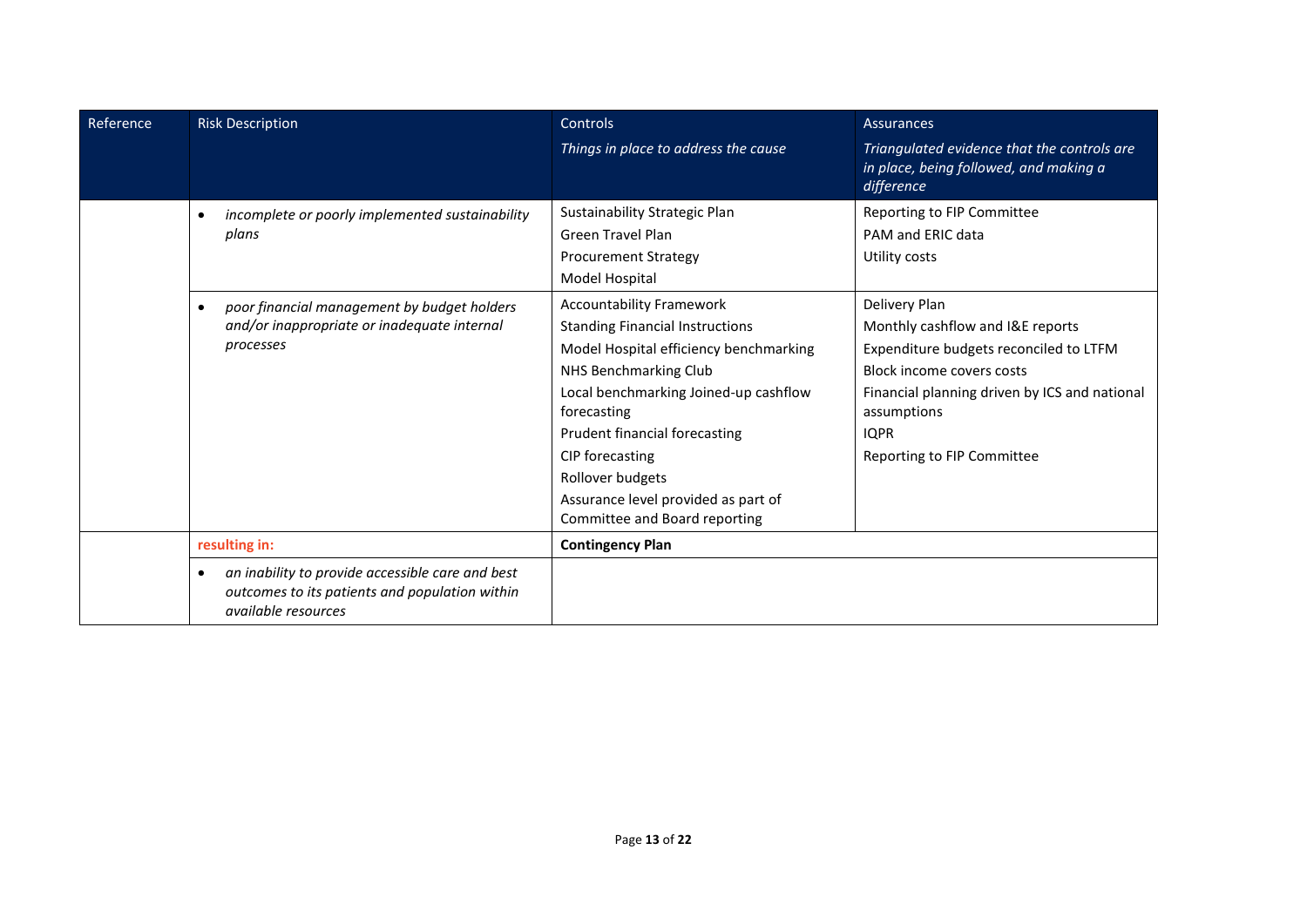#### Strategic Objective: *To be good or outstanding in everything we do.*

**Assurance Committee: MMUH Opening Committee** 

**Risk Score: 12** (3 "Possible" x 4 "Major") **Target Risk Score: 4** (1 "Rare" x 4 "Major")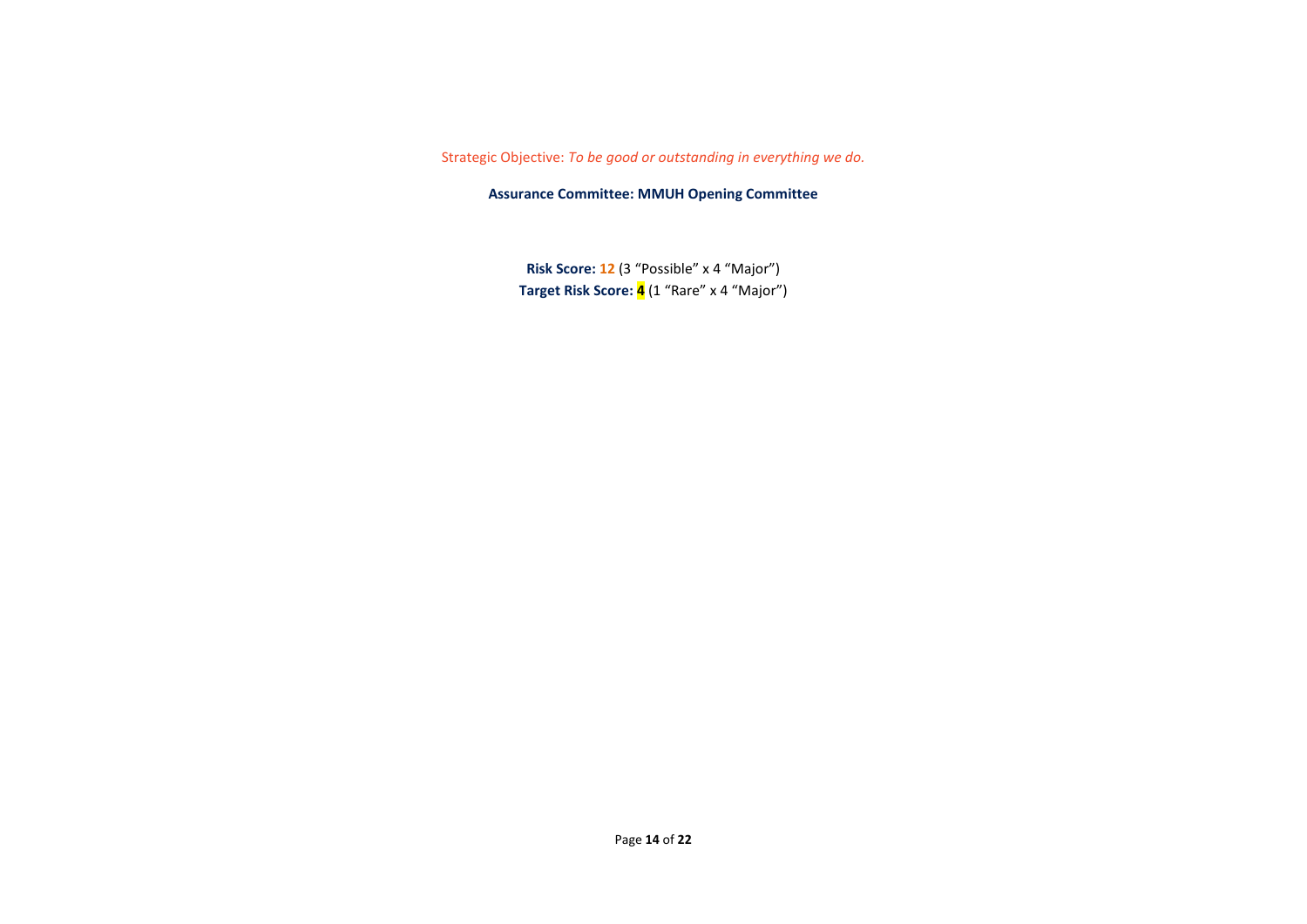| Reference   | <b>Risk Description</b>                                                                                                                                                                                                                                                                                                                                                                                                                                                                                                                                                                                                                            | Controls<br>Things in place to address the cause                                                                                                                                                                                                                                                                                                                                                                                                                                                                                                                                                                                                                                                                                    | Assurances<br>Triangulated evidence that the controls are<br>in place, being followed, and making a<br>difference                                                                                                                                                                                                                                                                                                                                                                                                                                                                                                                                                                                                                                                                                              |
|-------------|----------------------------------------------------------------------------------------------------------------------------------------------------------------------------------------------------------------------------------------------------------------------------------------------------------------------------------------------------------------------------------------------------------------------------------------------------------------------------------------------------------------------------------------------------------------------------------------------------------------------------------------------------|-------------------------------------------------------------------------------------------------------------------------------------------------------------------------------------------------------------------------------------------------------------------------------------------------------------------------------------------------------------------------------------------------------------------------------------------------------------------------------------------------------------------------------------------------------------------------------------------------------------------------------------------------------------------------------------------------------------------------------------|----------------------------------------------------------------------------------------------------------------------------------------------------------------------------------------------------------------------------------------------------------------------------------------------------------------------------------------------------------------------------------------------------------------------------------------------------------------------------------------------------------------------------------------------------------------------------------------------------------------------------------------------------------------------------------------------------------------------------------------------------------------------------------------------------------------|
| <b>MMUH</b> | There is a risk that the Trust fails to deliver the<br><b>MMUH benefits case</b><br>caused by:<br>A failure to design and transform inpatient and<br>$\bullet$<br>community-based clinical services<br>A lack of capacity, resource, and capability to<br>$\bullet$<br>deliver and embed sustainable change on time<br>Significant unforeseen variances in activity<br>$\bullet$<br>projections, and patient acuity and dependency<br>across the system<br>Poor programme management<br>$\bullet$<br>Inadequate risk identification and management<br>$\bullet$<br>Suboptimal stakeholder and system<br>$\bullet$<br>transformation at place level | Planning and governance documents:<br>Acute Care model<br>Long Term workforce plan<br>$\bullet$<br>Affordability plan<br>$\bullet$<br>Integrated master plan working towards<br>$\bullet$<br>readiness May 2023 inclusive;<br>underpinned by robust work stream<br>plans that are fully aligned<br>Communications and engagement plan<br>$\bullet$<br>(with full stakeholder mapping)<br>Risk register<br>$\bullet$<br>Internal structures:<br>Effective governance structure from<br>$\bullet$<br>Directorates to Executive Programme<br><b>Board to Trust Board Committees</b><br>Programme Management Office<br>External support and review:<br>NHS NHP Gateway process<br>$\bullet$<br>Peer reviews and supportive<br>$\bullet$ | Assurance accepted on corporate<br>$\bullet$<br>delivery capability and capacity gaps<br>identified and mitigated, e.g., specialist<br>OD skills, analytical capacity<br>Assurance accepted in clinical and<br>$\bullet$<br>operational capacity to deliver<br>transformation and readiness<br>PMO RAG rated reporting on master<br>$\bullet$<br>plan delivery<br>Risk register reported and evidence of<br>$\bullet$<br>effective management and mitigation<br>Trust Board level metrics tracked against<br>$\bullet$<br>forecast delivery plan<br>SOPs in place and effectiveness evidence<br>$\bullet$<br>in delivery metrics (input and output<br>measures)<br>Activity plans tracked and realized<br>$\bullet$<br>Peer review / gateway evidence outputs<br>$\bullet$<br>for major transformation areas - |
|             |                                                                                                                                                                                                                                                                                                                                                                                                                                                                                                                                                                                                                                                    | relationships through to implementation<br>for major areas of transformation<br>Third party, external assurance on<br>$\bullet$<br>affordability                                                                                                                                                                                                                                                                                                                                                                                                                                                                                                                                                                                    | evidence of learning<br>Evidence of learning from others and<br>$\bullet$<br>outputs of internal and external deep<br>dives into areas of programme risk and<br>significant risks                                                                                                                                                                                                                                                                                                                                                                                                                                                                                                                                                                                                                              |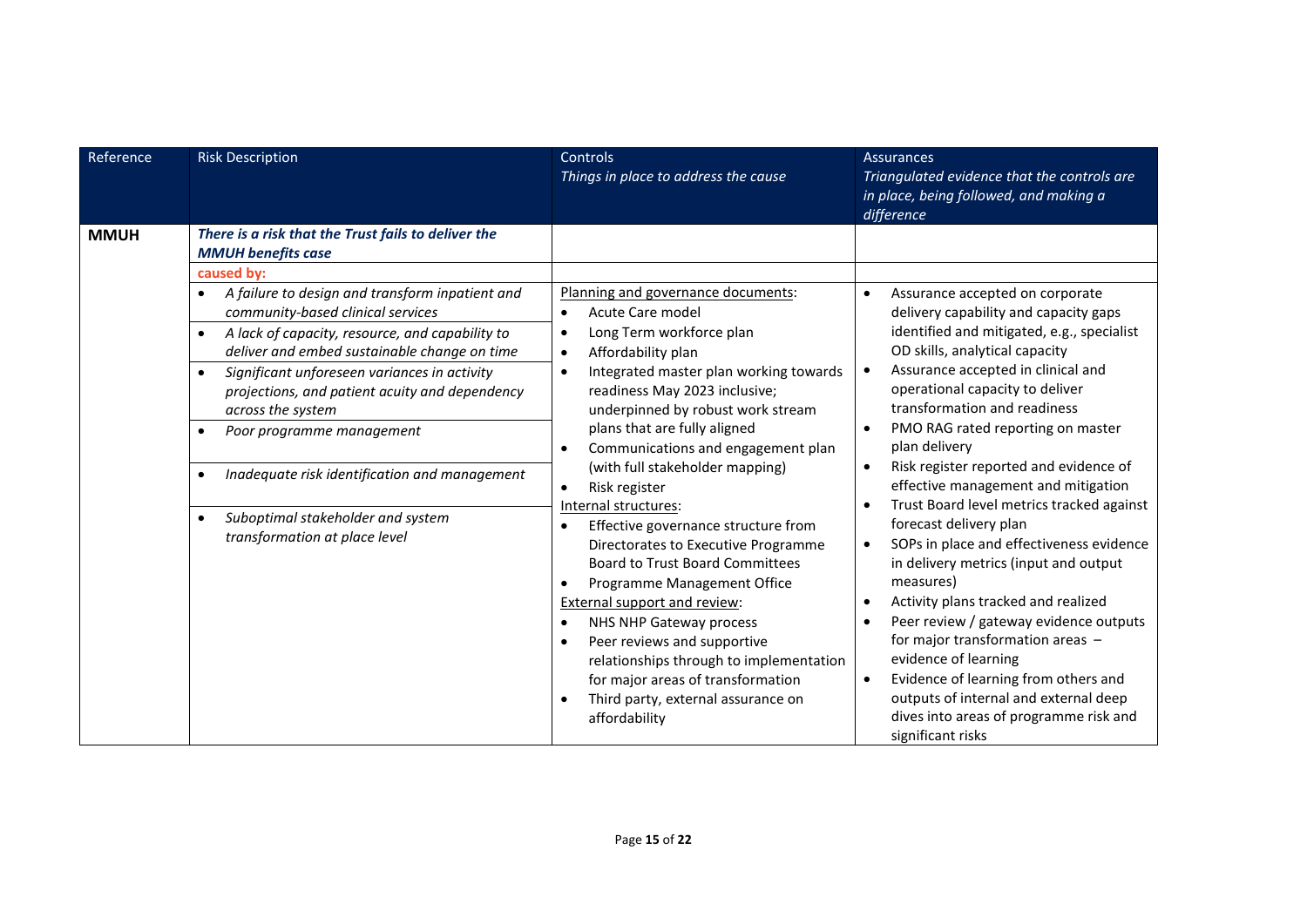| Reference | <b>Risk Description</b>                       | <b>Controls</b><br>Things in place to address the cause                                                                        | <b>Assurances</b><br>Triangulated evidence that the controls are<br>in place, being followed, and making a $'$<br>difference |
|-----------|-----------------------------------------------|--------------------------------------------------------------------------------------------------------------------------------|------------------------------------------------------------------------------------------------------------------------------|
|           | resulting in:                                 | <b>Contingency Plan</b>                                                                                                        |                                                                                                                              |
|           | failure to deliver best care for patients, as | Outcome of NHP Programme will enable the Trust to expand/add to controls and assurances<br>Plan $B$ – Construction – high risk |                                                                                                                              |
|           | expressed in the new hospital business case   |                                                                                                                                |                                                                                                                              |
|           |                                               | Plan $Z$ – if all fails – risk of dispute                                                                                      |                                                                                                                              |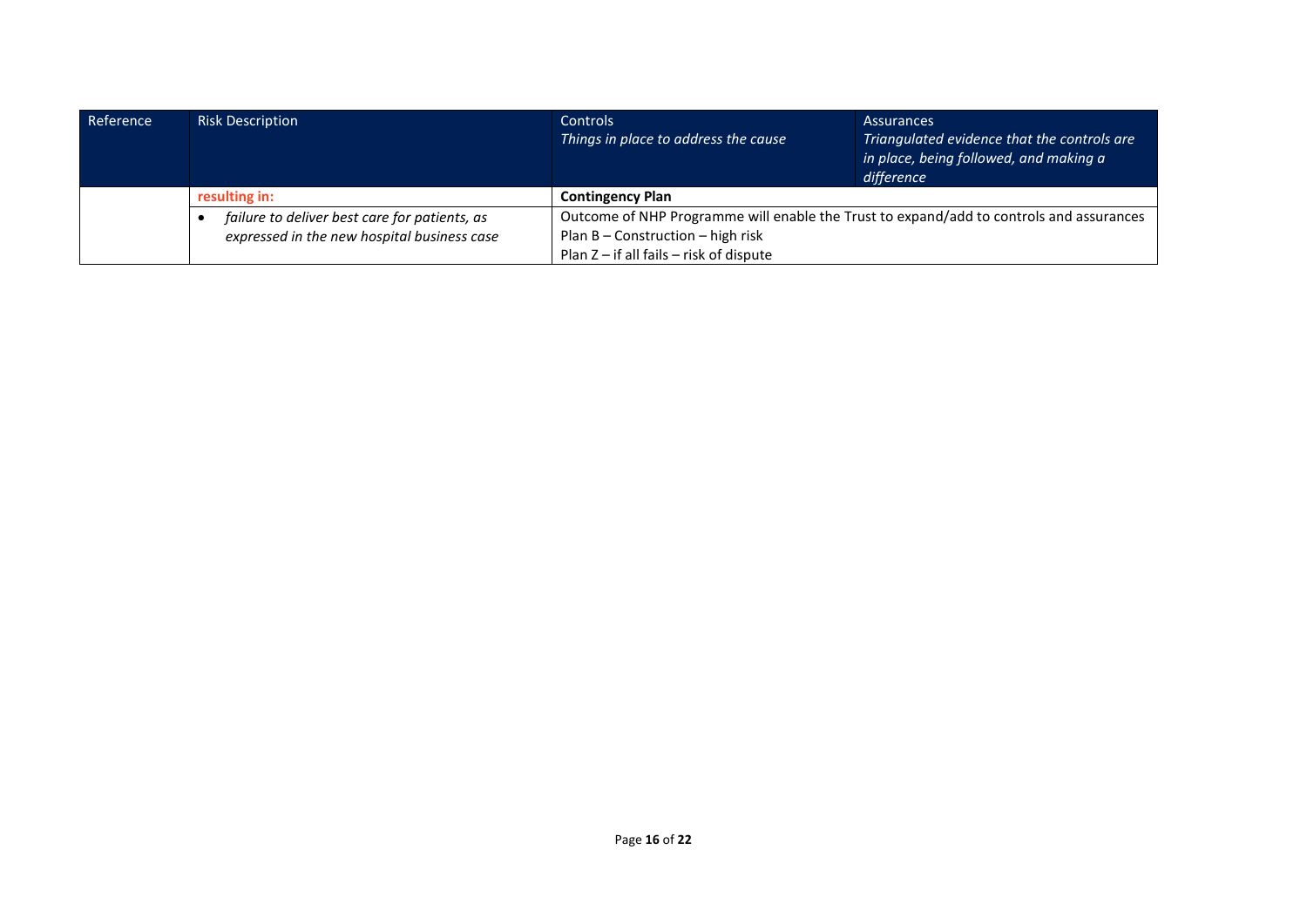# **PEOPLE**

Strategic Objective: *To cultivate and sustain happy, productive, and engaged staff.* 

#### **Assurance Committee: People & OD Committee**

Existing Risk Appetite (Open): *We are prepared to accept the possibility of some workforce risk, as a direct result from innovation, as long as there is the potential for improved recruitment and retention, and developmental opportunities for staff.* 

Aspirational Risk Appetite (Significant): *We seek to lead the way in terms of workforce innovation. We accept that innovation can be disruptive and are happy to use it as a catalyst to drive a positive change.* 

**CQC Well Led Key Lines of Enquiry:** 1 (leadership capacity and capability), 2 (clear vision and credible strategy to delivery high quality, sustainable care) 3 (culture of high quality, sustainable care), 4 (roles and systems for good governance and management), 5 (managing risks, issues, and performance), 6 (information effectively processed, challenged, and acted on)

> **Inherent Risk Score: 16** (4 "Likely" x 4 "Major") **Target Risk Score: 4** (1 "Rare" x 4 "Major")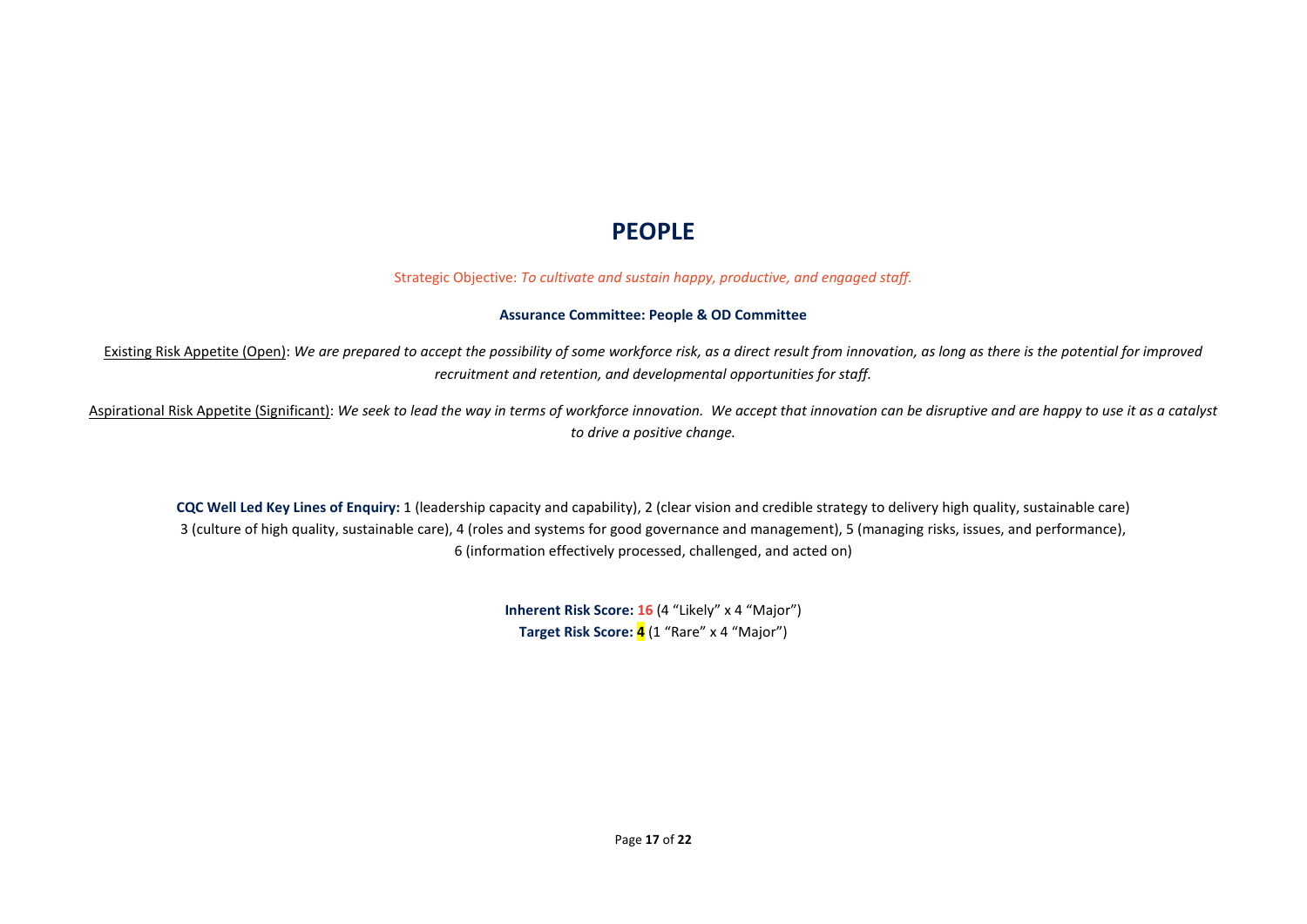| Reference | <b>Risk Description</b>                                                                                              | <b>Controls</b><br>Things in place to address the cause | <b>Assurances</b><br>Triangulated evidence that the controls are |
|-----------|----------------------------------------------------------------------------------------------------------------------|---------------------------------------------------------|------------------------------------------------------------------|
|           |                                                                                                                      |                                                         | in place, being followed, and making a<br>difference             |
| People    | There is a risk that the Trust fails to recruit, retain,<br>train, and develop an engaged and effective<br>workforce |                                                         |                                                                  |
|           | caused by:                                                                                                           |                                                         |                                                                  |
|           | inability to attract and retain the required and                                                                     | Management of the workforce market:                     |                                                                  |
|           | representative workforce talent and skills                                                                           | CS workforce programme to manage                        | Reports to People Committee                                      |
|           |                                                                                                                      | demand and competition in the system                    | Close collaboration with universities                            |
|           |                                                                                                                      | in collaboration with partners                          | Close collaboration with HEE                                     |
|           |                                                                                                                      | Membership of the ICS People                            | Greater employability in local population                        |
|           |                                                                                                                      | Committee                                               |                                                                  |
|           |                                                                                                                      | Assertive recruitment to areas with                     |                                                                  |
|           |                                                                                                                      | chronic vacancy challenges                              |                                                                  |
|           |                                                                                                                      | National payment mechanisms and                         |                                                                  |
|           |                                                                                                                      | banding panels                                          |                                                                  |
|           |                                                                                                                      | Remuneration Committee                                  |                                                                  |
|           |                                                                                                                      | Focus on Research and Development:                      |                                                                  |
|           |                                                                                                                      | R&D Strategic Plan                                      | Reports to People Committee                                      |
|           |                                                                                                                      | Training in research skills                             | Number of research active applicants for                         |
|           |                                                                                                                      | PA allowances for research<br>O                         | vacant roles                                                     |
|           |                                                                                                                      | Job planning and advertising<br>w                       | R&D Annual Report                                                |
|           |                                                                                                                      | Learning, Development and Education                     | Commercial income                                                |
|           |                                                                                                                      | Committee                                               | Articles in peer review journals                                 |
|           |                                                                                                                      | Best quality environment and facilities                 | Opening of MMUH to programme                                     |
|           |                                                                                                                      | ("intuitive technology")                                | Provision of collaboration technologies and                      |
|           |                                                                                                                      |                                                         | environments                                                     |
|           |                                                                                                                      |                                                         | Development of a Learning Campus and                             |
|           |                                                                                                                      |                                                         | Faculty                                                          |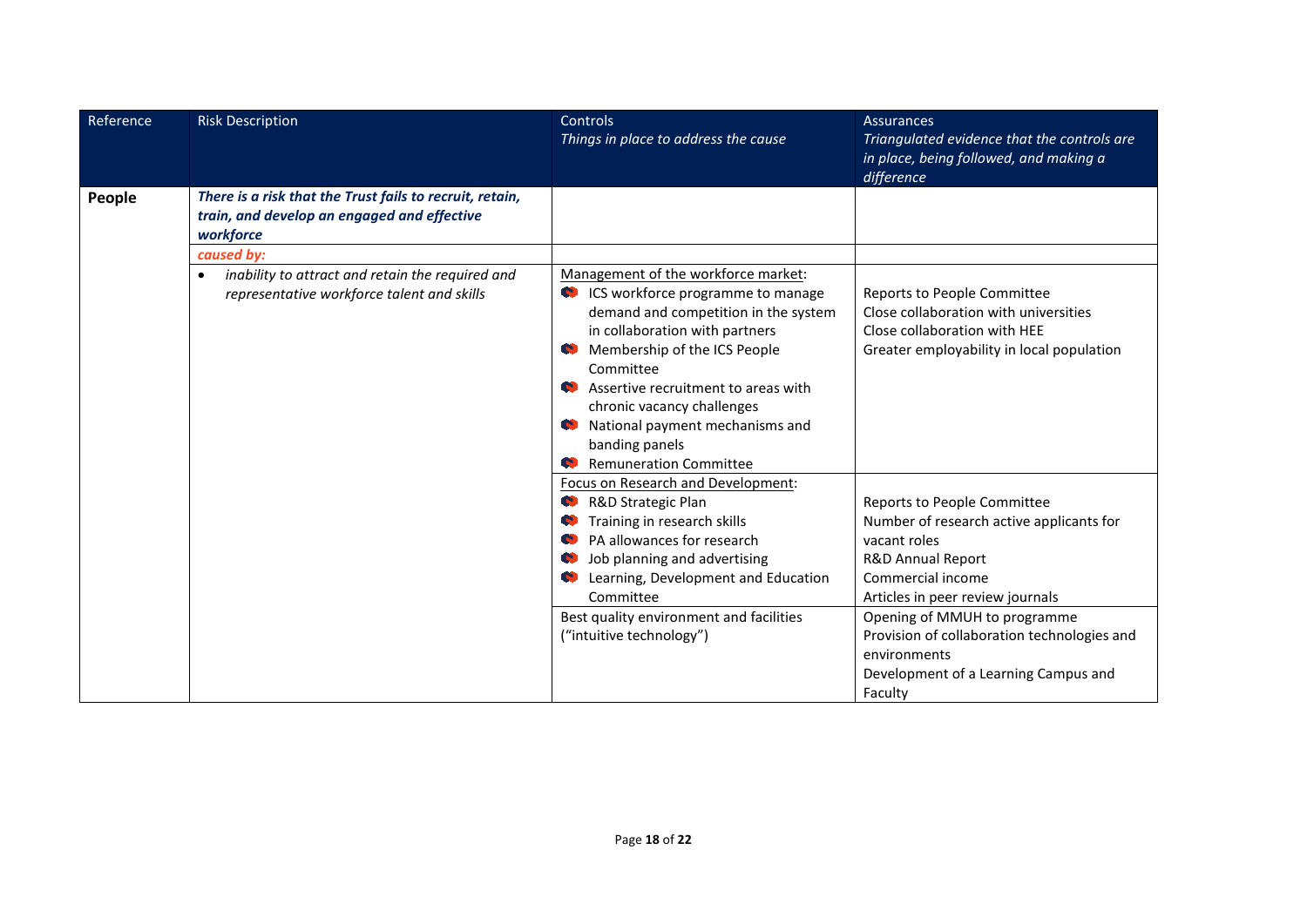| Reference | <b>Risk Description</b>                                      | Controls<br>Things in place to address the cause                             | <b>Assurances</b><br>Triangulated evidence that the controls are   |
|-----------|--------------------------------------------------------------|------------------------------------------------------------------------------|--------------------------------------------------------------------|
|           |                                                              |                                                                              | in place, being followed, and making a                             |
|           |                                                              |                                                                              | difference                                                         |
|           |                                                              | Recruitment Policy and processes                                             | Recruitment times: advert to in-post                               |
|           |                                                              | <b>Stabilisation Plan</b>                                                    | Number of applicants per post                                      |
|           |                                                              | <b>Retention Plan</b>                                                        | Trend in staff retention rate<br>Trend in staff turnover           |
|           |                                                              |                                                                              | Analysis of exit interviews                                        |
|           |                                                              |                                                                              | % staff who leave for a higher banded job                          |
|           |                                                              | Focus on education and training:                                             |                                                                    |
|           |                                                              | Career development pathways                                                  | Trend for appraisal rates                                          |
|           |                                                              | Collecteral opportunities into other roles                                   | % completed Personal Development Plans                             |
|           |                                                              | Contract Management Plan (TBD)                                               | Training for 600 key leaders                                       |
|           |                                                              | National Pioneer "Flex for Work                                              | Managerless models in community areas                              |
|           |                                                              | Programme"<br>Colleadership and Board Development                            | Well-led rating by service and for the Trust                       |
|           |                                                              | <b>Accredited Managers Programme</b>                                         |                                                                    |
|           |                                                              | Consultant Leadership Programme                                              |                                                                    |
|           | lack of focus on an inclusive and compassionate<br>$\bullet$ | Embedding of a values-led culture:                                           |                                                                    |
|           | working environment                                          | Refreshed Values and Behavioural                                             | Reporting on values-based recruitment                              |
|           |                                                              | Framework                                                                    | Trend for days lost to sickness absence                            |
|           |                                                              | Cocus on staff health and wellbeing                                          | Signature to the NHS Compact                                       |
|           |                                                              | <b>Restoration and Recovery Group</b><br>NHSE&I Quarterly Pulse Check Survey | Access to wellbeing services for<br>disadvantaged protected groups |
|           |                                                              | <b>National Annual Staff Survey</b><br>Ø.                                    | Trend for pulse check staff engagement                             |
|           |                                                              | <b>C</b> Friends and Family Test                                             | Scores for motivation, ability to contribute to                    |
|           |                                                              |                                                                              | improvements, and recommendation of the                            |
|           |                                                              |                                                                              | organisation                                                       |
|           |                                                              |                                                                              | Post MMUH opening staff experience scores                          |
|           |                                                              |                                                                              | in the top quartile                                                |
|           |                                                              |                                                                              | Staff Survey results improving to top quartile                     |
|           |                                                              |                                                                              | performance                                                        |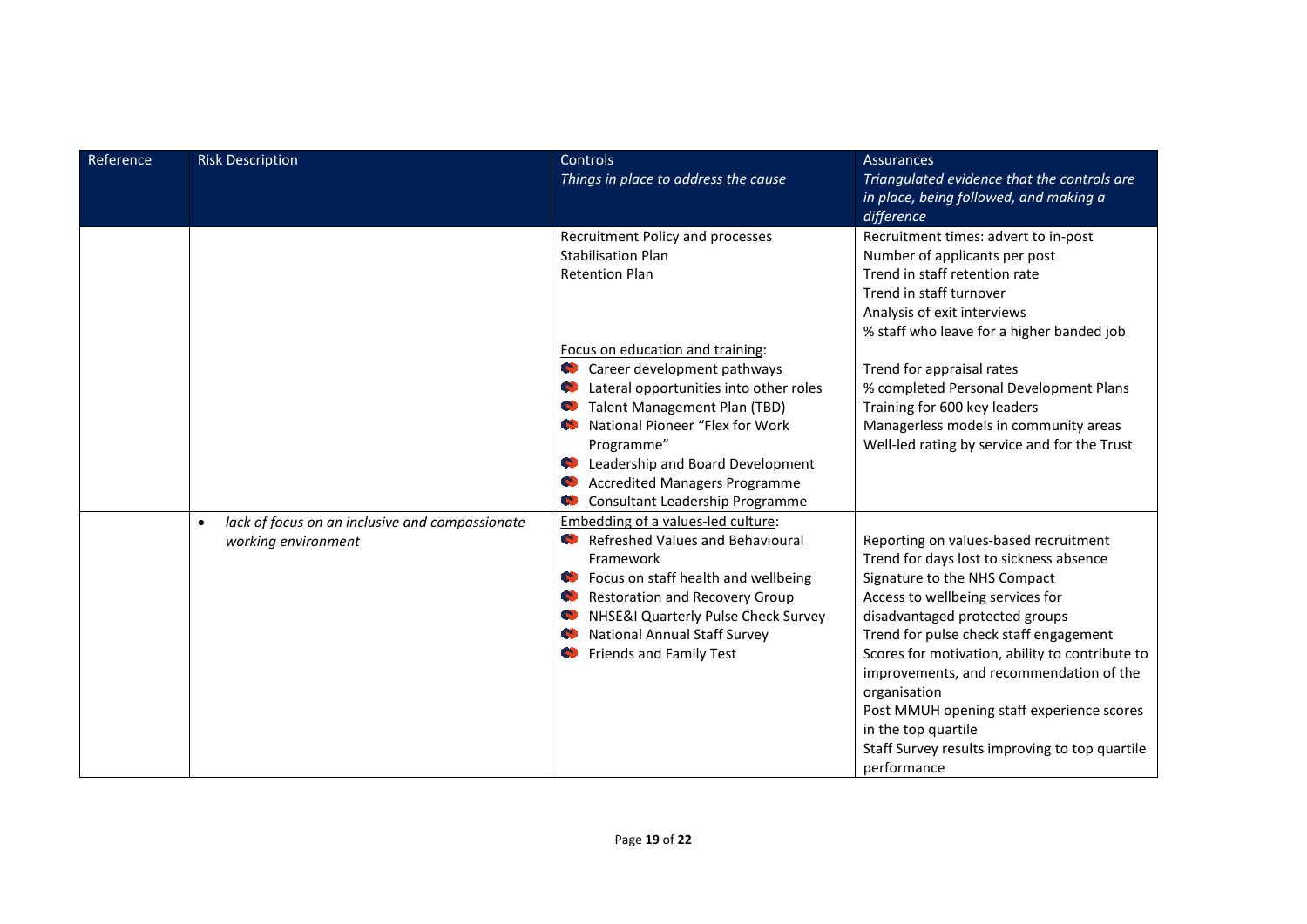| Reference | <b>Risk Description</b>                                                           | <b>Controls</b><br>Things in place to address the cause                                                                                                                                                                                            | <b>Assurances</b><br>Triangulated evidence that the controls are<br>in place, being followed, and making a<br>difference                                                                                                                                                                                                                         |
|-----------|-----------------------------------------------------------------------------------|----------------------------------------------------------------------------------------------------------------------------------------------------------------------------------------------------------------------------------------------------|--------------------------------------------------------------------------------------------------------------------------------------------------------------------------------------------------------------------------------------------------------------------------------------------------------------------------------------------------|
|           |                                                                                   | Addressing inequality and discrimination:<br><b>EDI Plan and Policies</b><br>ICS Anti-Racism Pledge and Action Plan<br><b>Disability Confident Checklist</b><br><b>Stonewall Checklist</b><br>Freedom to Speak Up Guardian<br><b>Staff Network</b> | High Impact actions for achieving EDI aims<br>POD Committee Reports and Cycle of<br><b>Business</b><br><b>Investors in People Charter Mark</b><br>National Accredited Living Wage employer<br>Reporting against Model Employer Goals<br>Trends for WRES and WDES data<br>Gender pay gap<br>FTSU Quarterly Board Report<br>Staff training records |
|           | inability to define and implement transformative<br>$\bullet$<br>workforce models | System approach to integration:<br><b>Provider Collaboratives</b><br>Long-term workforce model<br>Place based plans                                                                                                                                | Effective deployment of skills<br>Delivery of MMUH benefits plan<br><b>Annual Operating Plans</b>                                                                                                                                                                                                                                                |
|           | resulting in:                                                                     |                                                                                                                                                                                                                                                    |                                                                                                                                                                                                                                                                                                                                                  |
|           | Unsustainable services and unsafe staffing levels                                 |                                                                                                                                                                                                                                                    |                                                                                                                                                                                                                                                                                                                                                  |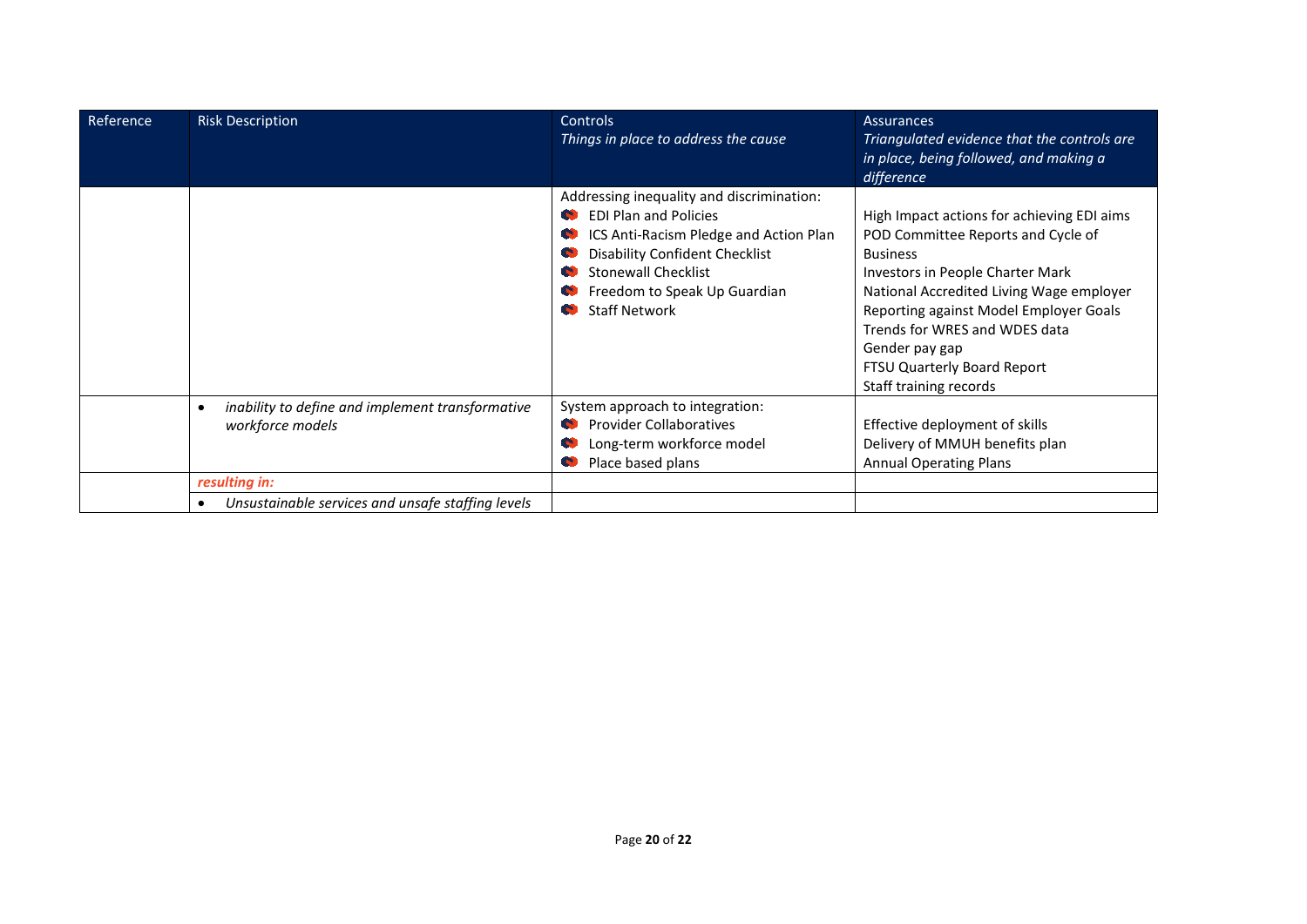# **POPULATION**

Strategic Objective: *To work seamlessly with our partners to improve lives.* 

#### **Assurance Committee: Integration Committee**

Existing Risk Appetite (Open): *We are prepared to accept the possibility of some regulatory challenge as long as we can be reasonably confident we would be able to challenge this successfully.* 

Aspirational Risk Appetite (Seek): *We are willing to take decisions that will likely result in regulatory intervention if we can justify these and where the potential benefits outweigh the risks.* 

*The Trust is committed to working with its stakeholder organisations to bring value and opportunity across current and future services through system-wide partnership. We are open to developing partnerships with organisations that are responsible and have the right sets of values, maintaining the required level of compliance with our statutory duties.* We have a low appetite for risk related to the safety of supported people or the workforce. We believe that the Place Based Partnership can enable calculated risk-taking in relation *to achieving positive individual outcomes and improving service quality, with a shift towards prevention and early intervention. There is an appetite to be creative at the boundaries of regulation while operating within policy.* 

**CQC Well Led Key Lines of Enquiry:** 1 (leadership capacity and capability), 2 (clear vision and credible strategy to delivery high quality, sustainable care) 4 (roles and systems for good governance and management), 5 (managing risks, issues, and performance),6 (information effectively processed, challenged, and acted on), 7 (public, staff, and partners engaged and involved)

> **Inherent Risk Score: 16** (4 "Likely" x 4 "Major") **Target Risk Score: 8** (2 "Unlikely" x 4 "Major")

> > Page **21** of **22**